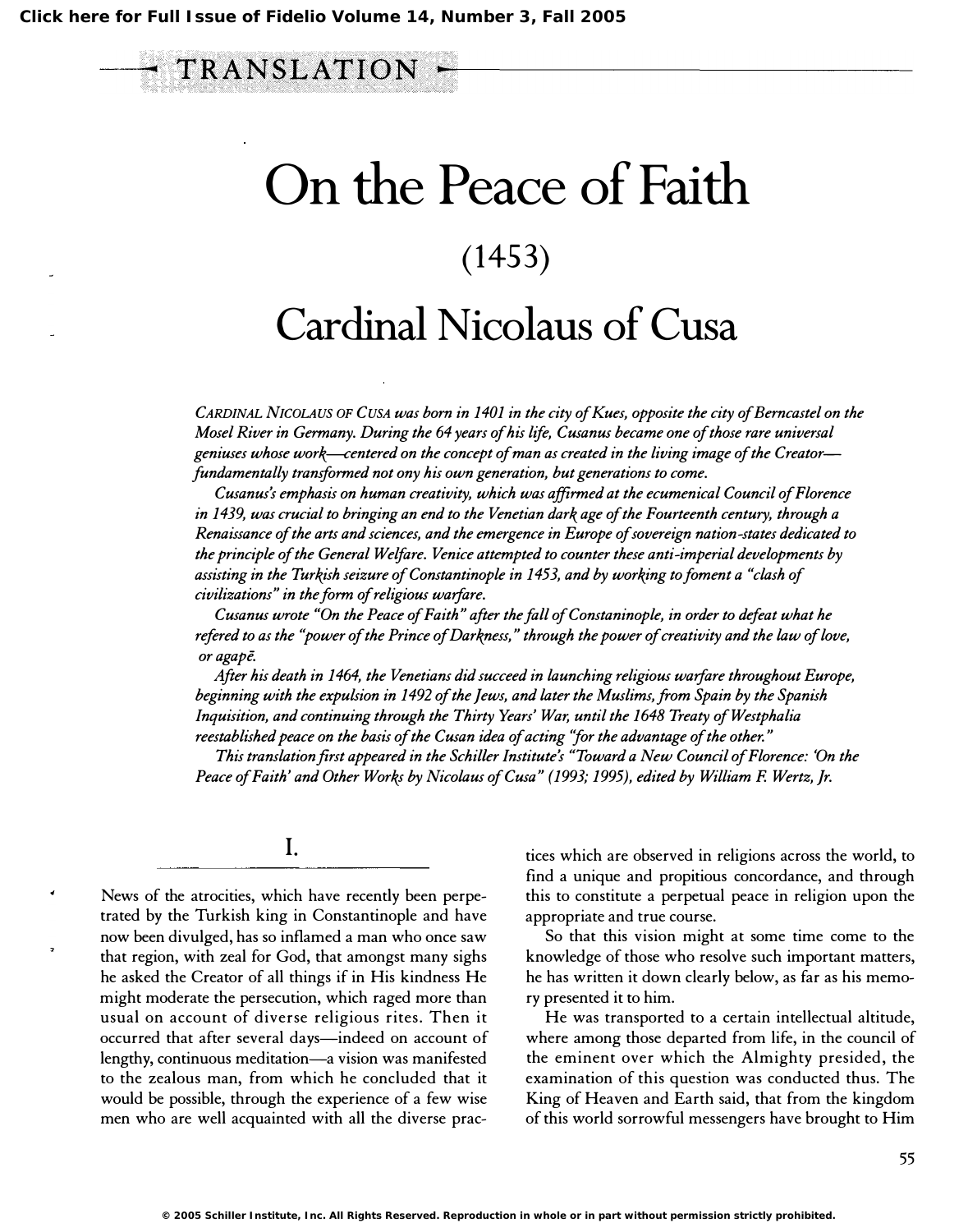the groans of the oppressed; that many turn their weapons against each other for the sake of religion and in their power compel men to renounce long observed doctrines or kill them.

There were very many reports of such lamentations, which came from the whole earth, and the King commanded that they be brought before the full assembly of the holy. All seemed to be known to the residents of heaven, since they had been placed from the beginning by the King of the Universe over the individual provinces and sects of the world. According to their appearance they were not men, but rather intellectual powers.

One leader, the representative of all these ambassadors, spoke the following words: Lord, King of the Universe, what has each creature, that You have not given him? It pleased You to inspire the body of man, formed from the mud of the earth, with rational spirit, so that the image of Your ineffable power would reflect in him. From one man many people have been multiplied, who occupy the surface of the dry land.

Although the intellectual spirit, which is sown in the earth and is absorbed by shadows, does not see the light and the beginning of its origin, You have nonetheless created in him all that through which he, full of wonder over that which he attains with the senses, is at some time able to elevate his mental eyes to You, the Creator of all things, and to be reunited with You in the highest charity, and thus can finally return to his origin laden with fruit.

Nevertheless You know, Lord, that a great multitude cannot exist without much diversity and that almost all are compelled to lead a laborious life full of troubles and afflictions, and in servile subjugation must be subject to the kings who rule. Hence it has occurred, that only a few men have enough leisure time to employ the freedom of their will and to gain knowledge of themselves. They are distracted by many corporeal cares and duties. Thus they cannot seek You, who are the concealed God.

For this reason You have given Your people diverse kings and seers, who are called prophets, of whom the majority instituted cults and laws corresponding to the purpose of their legation in Your name, and thus instructed the uncultivated people. They subsequently accepted these laws, as if You, the King of Kings, had spoken with them face to face, and believed they heard not those men, but rather You in them.

To the various nations, however, You have sent various prophets and masters, the one for this, the other for another time.

It is a condition of earthly human nature to defend as truth lengthy custom, which is regarded as part of nature. And thus no small dissensions arise, when any community prefers its beliefs over another's.

Therefore, come to our assistance, You who alone are powerful. For this rivalry is on account of You, whom alone all venerate in all that they seem to adore. For no one desires anything in all that one seems to desire other than the Good, which You are. Also in all intellectual deliberation no one searches for something other than the true, which You are. What does the living search for other than life? What does the existing search for other than existence? You, therefore, who bestow life and existence, are that one, who seems to be sought differently in the diverse rites and is named with diverse names, since You as You are remain unknown and ineffable for all.

You, who are infinite power, are nothing of that which You have created, nor can the creature comprehend the concept of Your infinity, since there is no proportional relationship between the finite and the infinite.

You, omnipotent God, who are invisible to every mind, can in the manner You wish to be grasped, manifest Yourself visibly to him, to whom You wish. Conceal Yourself, therefore, no longer, Lord. Be gracious and manifest Your countenance and all people will be saved, who no longer can desert the vein of life and its too-little-tasted sweetness. No one departs from You, unless he is ignorant of You.

If You consider it worthy to act thus, the sword and the envy of hatred and every evil will cease. Everyone will know in what way there is only a single religion in the variety of rites. Indeed, one will not be able to annul this difference of rites, or in any case this will not be beneficial to do, since the diversity may bring an increase in devotion, if every region bestows the most vigilant effort upon its ceremonies, which it holds to be, as it were, the most pleasant to You, the King; however, at all events, just as You are only one—there ought to be only a single religion and a single cult of adoration of God.

Be therefore conciliatory, Lord, since Your anger is kindness and Your justice is mercy. Spare Your weak creature. Thus we, Your representatives, whom You have given to Your people as custodians and see here in this assembly, humbly entreat Your Majesty by every possible measure of our devotion.

#### II.

At this supplication of the archangel all the citizens of heaven inclined in the same manner towards the highest King and He, who sat upon the throne, spoke: He had sent man forth with his free will, and created him capable through this will of community with his fellow man. However, because the animal and earthly man is held down under the Prince of Darkness in ignorance and walks across the earth according to the conditions of that sensible life, which proceeds only from the world of the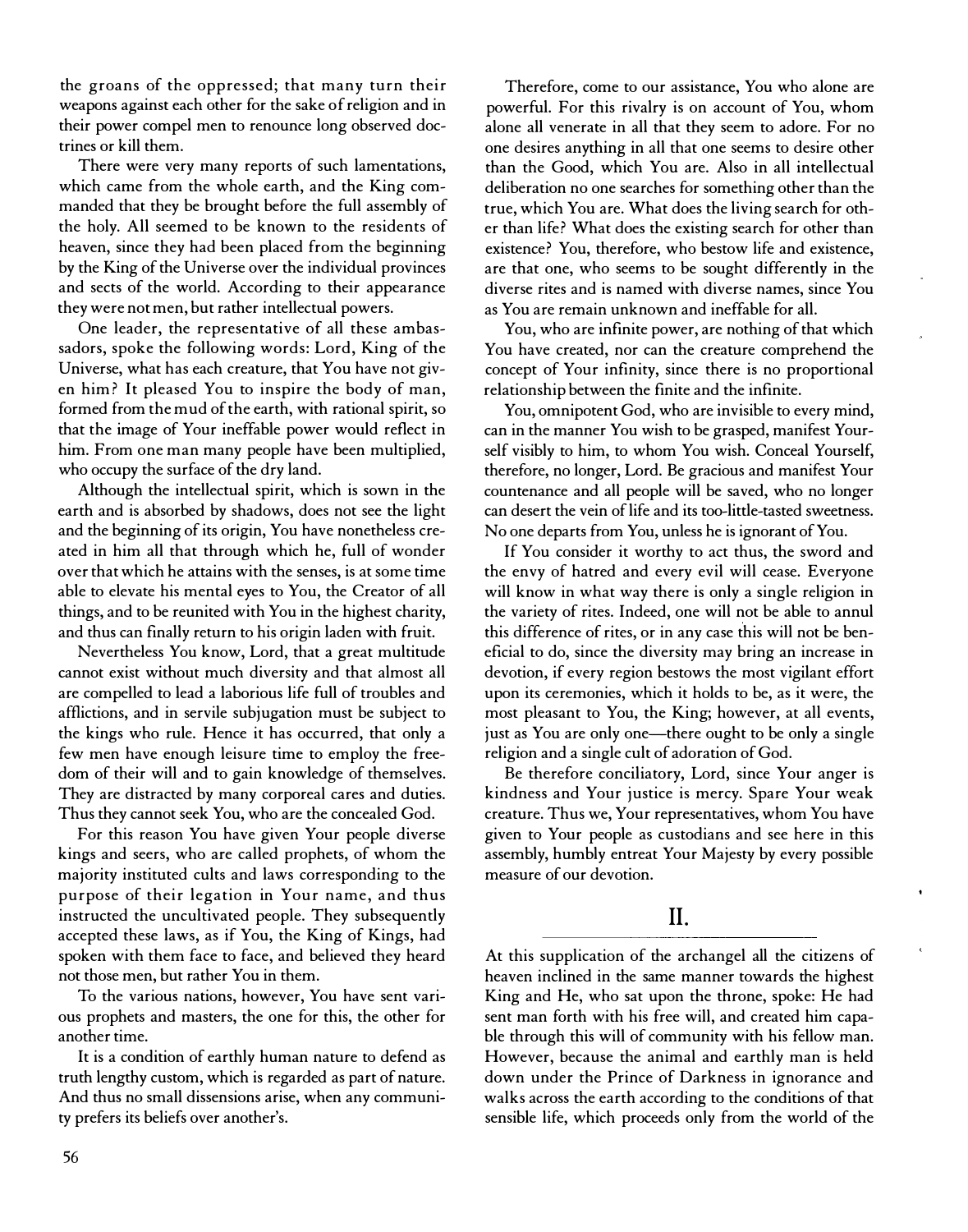Prince of Darkness, and not according to the intellectual and inner man, whose life proceeds from the land of his origin, He had called the errant man back with much care and diligence through various prophets, who were seers in comparison with the others.

Finally, as all these prophets could not sufficiently overcome the Prince of Ignorance, He had sent His Word, through which He has also created time. The Word clothed itself with humanity, in order in this manner to finally illumine the docile man with free will, so that the latter would see that he would have to walk not in accordance to the outer, but rather to the inner man, if he hoped to revert one day to the sweetness of immortal life. And since His Word put on the mortal man, witness

was given in his blood of the truth, that man is capable of eternal life, for the sake of which his animal and sensible life are deemed as nothing, and that that eternal life is n othing 0 th er than the deepe nothing other than the deepest<br>longing of the inner man, i.e., the  $\frac{1}{26}$ truth, which alone is desired, and which, since it is eternal, nourishes the intellect eternally.

This truth, which nourishes the intellect, is nothing other than the Word itself, in which everything is enfolded and by means of which everything is unfolded. It put on human nature, so that no man<br>would have doubt, that according to the choice of his free will in his Cardinal Nicolaus of Cusa human nature he could achieve the able therefor.

immortal food of truth in that man, who is also the Word.

And God added thereto: Since this has been done, what then still remains that could be done and was not done?

# III.

To this question of the King of Kings, the Word-Become-Flesh, who rules over all the residents of heaven, responded in the name of all: Father of Mercy! Indeed all Your works are complete and nothing remains that must be added to their completion! Nevertheless, human nature requires continual trials, so that the errors, of which there are very many in respect to Your Word, are extirpated and so the truth may constantly shine forth; this is so, because from the beginning You have decided that man would keep his free will and, since nothing in the sensible world perseveres constantly, opinions and conjectures and likewise also languages and their interpretations vary with

time. Since, however, the truth is one and is impossible not to be comprehended by every free intellect, all diversity of religion ought to be brought into one orthodox faith.

This pleased the King. He called the angels hither, which preside over all the nations and languages, and commanded each to bring one experienced man to the Word-Become-Flesh. And thereupon the most eminent men of this world appeared before the countenance of the Word, as though carried aloft in a state of ecstacy. To them the Word of God spoke as follows:

The Lord, King of Heaven and Earth, heard the sighs of the murdered and the fettered and those led into servitude, who suffer thus on account of the diversity of their

> religions. And since all who practice or suffer such persecution, are led to it for no other reason than that they believe, thus to promote their salvation and to please their Creator, the Lord has taken pity on His people and agreed to the plan to lead all diversity of religions through mutual agreement of all men harmoniously back to a single, henceforth inviolable religion.

> To fulfill this task, He entrusts to you, the elected men. From His council He gives you helping and serving angel-spirits, who may protect and guide you. As the place of assembly He designated Jerusalem, which is the most suit-

> > IV.

One responded to this, who was older than all others and as it appeared, was a GREEK, after he had bowed in adoration:

We praise our God, whose mercy rules over all His works and who alone has the power to bring it about, that such a great diversity of religions would be brought together in one harmonious peace. We, who are His work, cannot disobey His direction. Nevertheless we request instruction, as to how this unity of religion can be introduced by us. For according to our persuasion, a nation will accept a faith with difficulty, which is different from that which it has hitherto defended with its blood.

The WORD responded: You will not find another faith, but rather one and the same single religion presupposed everywhere. You who are now present here, are called wise men by the sharers of your language, or at the very least philosophers or lovers of wisdom.

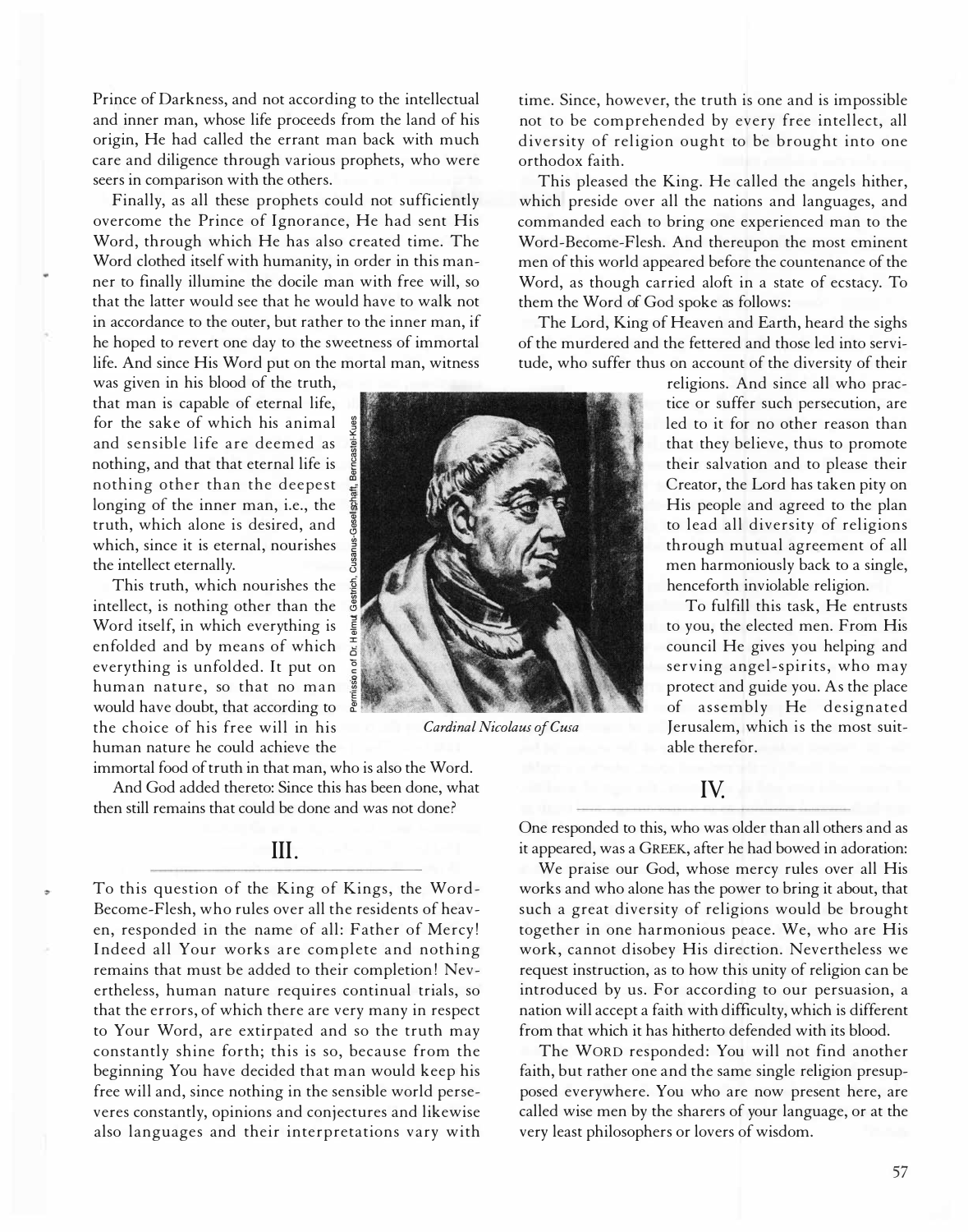So it is, said the GREEK.

If you all therefore love wisdom, do you not presuppose that this wisdom exists?

They proclaimed all at once that no one could doubt it.

The WORD continued: There can only be one wisdom. For if it were possible that there be several wisdoms, then these would have to be from one. Namely, unity is prior to all plurality.

GREEK: None of us doubts but that there is one wisdom, which we all love and on account of which we are called philosophers. Because of participation in it there are many wise men, whereas wisdom itself remains simple and undivided in itself.

WORD: You therefore all agree that the simplest wisdom is one, and that its power is ineffable. And everyone experiences that ineffable and infinite power in its unfolding. If one's view is turned towards that which is visible, and one considers that that which he sees has arisen from the power of wisdom-the same obtains for hearing and every single thing that affects the sensesthen he affirms that the invisible wisdom exceeds everything.

GREEK: Also we, who practice this profession of philosophy, love the sweetness of wisdom in no other way than that of the previously tasted admiration of things, which are subject to the senses. Who would not be willing to die, in order to obtain that wisdom from which all beauty, all sweetness of life, everything desirable emanates? What power of wisdom is reflected in the frame of man: in his limbs, the order of these limbs, in the life infused in him, the harmony of the organs, in his motion, and finally in the rational spirit, which is capable of wonderful arts and is, as it were, the sign of wisdom, in which eternal wisdom, as in a close image, and truth as in a close similitude, shine forth over everything! And what is above all still more wonderful is: This reflection of wisdom comes always nearer to the truth through a vehement conversion of the spirit, until the living reflection, which comes from the shadow of the image, becomes constantly truer and more in conformity with true wisdom, even though that absolute wisdom, just as it is, can never be attained in another. And in this manner the eternal and inexhaustible wisdom is the perpetual and imperishable food of the intellect.

WORD: You are advancing to our goal, towards which we aspire, in the correct manner. Even though you acknowledge diverse religions, you all presuppose in all of this diversity the one, which you call wisdom. But say, does not the one wisdom embrace everything that can be stated?

The ITALIAN responded: Truly, there is no word outside of wisdom. The word of the wisest is in wisdom and wisdom in the word. Nothing is outside of it. The whole infinity is encompassed by wisdom.

WORD: Now if someone says, everything would be created in wisdom and another, everything would be created in the word, do they not then say the same thing or something different?

ITALIAN: Even though diversity appears in the manner of speaking, it is the same in regards to the meaning. For the Word of the Creator, in which he has created everything, can be nothing other than His wisdom.

WORD: What do you think: Is that wisdom God or a creature?

ITALIAN: Since God, the Creator, creates everything in wisdom, He Himself is necessarily the wisdom of the created wisdom. That is, prior to every creature there is wisdom, through which everything created is that which it is.

WORD: So wisdom is eternal, since it is prior to everything initiated and created.

ITALIAN: No one can deny that that, by which he understands that it is prior to everything originated, would be eternal.

WORD: It is therefore the origin.

ITALIAN: So it is.

WORD: Consequently it is also the simplest. Everything composed is originated. The composing can indeed not be after the composed.

ITALIAN: That I recognize.

WORD: Wisdom is therefore eternity.

ITALIAN: It cannot be otherwise.

WORD: It is, however, impossible, that there be several eternities, since unity is prior to all plurality.

ITALIAN: That also no one can deny.

WORD: Wisdom is therefore the one, simple and eternal God, the origin of everything.

 $\bullet$ 

ITALIAN: So must it be.

WORD: See, therefore, how you, the philosophers of various schools of thought, agree in the religion of the one God, whom you all presupposed in that which you as lovers of wisdom acknowledge.

#### VI.

At this the ARAB rose and responded: One can say nothing more clearly and truly!

WORD: If you recognize an absolute wisdom for the reason that you are a lover of wisdom, do you then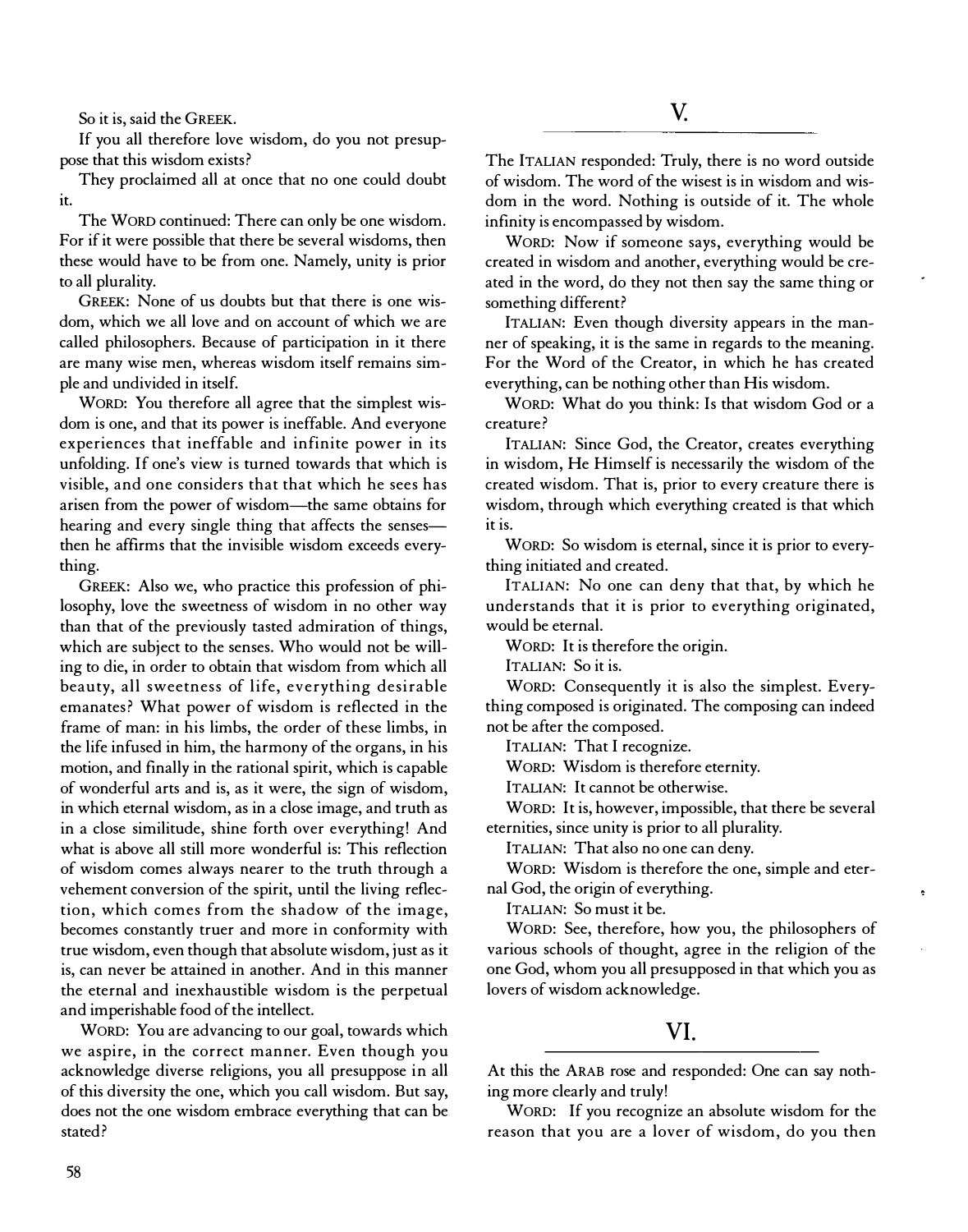believe that there are men with vigorous intellects, who do not love wisdom?

ARAB: I believe with complete certainty, that all men naturally desire wisdom, for wisdom is the life of the intellect and this life can be maintained by means of no other food than the truth and the word of life or the intellectual bread, that is wisdom. Just as every existing thing desires all that, without which it is not able to exist, so does the intellectual life desire wisdom.

WORD: All men therefore acknowledge with you, that there is the one, absolute wisdom, which they presuppose. This is the one God.

ARAB: So it is. And no intelligent man can advocate some other one.

WORD: There is therefore only a single religion and cult for all those who are of vigorous intellect. This is presupposed in all the diversity of rites.

ARAB: You are wisdom, since You are the Word of God. I ask You: How should those who revere several gods concur with the philosophers in reverence of a single God? For it can be established, that the philosophers have at no time felt other than that it would be impossible for there to be several gods, over which the one, super-exalted God did not preside. The latter alone is the origin, from which the others have that which they have; He is more excellent by far than is the monad in number.

WORD: All who at any time worshiped several gods, presupposed the divinity to exist. They entreated it in all gods as if they participated in it. That is, as there is nothing white without whiteness, so there also are no gods without the divinity. The cult of gods therefore includes the acknowledgment of the divinity. And whoever says that there are several gods, says also that there is the one origin, which precedes all; similarly he who asserts that there are many sacred things, admits the sacredness of the sacred things, through the participation of which all other things are sacred. Never was a people so foolish, that it would have believed in several gods, of which each one would have been the prime cause, origin, or creator of the universe.

ARAB: I am also of this opinion. That is, one contradicts oneself, if one says there are several prime origins. Since the origin cannot be originated, because it would be originated from itself and thus would exist before it would exist, and reason does not grasp this, thus the origin is eternal. And it is not possible that there be several eternals, since unity exists prior to all plurality. Consequently, the one must be the origin and cause of the universe. Therefore, until now I have still found no people that had deviated in this from the road of truth.

WORD: If, therefore, all who venerate several gods looked to that which they presuppose, i.e., to the deity, which is the cause of all, and-as reason dictates-also assumed this latter in manifest religion, just as they worship this confusedly in all things which they name gods-the strife were dissolved.

ARAB: This were indeed not difficult. However, to terminate the worship of gods will be grievous. For the people holds as certain that it is granted support from its worship of the gods and therefore turns to these deities for its salvation.

WORD: If it were informed about its salvation, as we have done, then the people would seek salvation in that which has given existence and is itself the Savior and the infinite salvation, rather than in those who have nothing from themselves except that which is conceded to them by the Savior. However, if the people has recourse to the gods, which are regarded as sacred in the opinion of all because they lived in a deiform manner, as though to an intercessor in a state of infirmity or other necessity, or if it entreats one such in humble veneration or reverently attends to his memory, since he was a friend of God, whose life is to be imitated; then this would not contradict the single religion, so long as it dedicates the entire cult of worship to the one and only God. In this way the people could easily be satisfied.

#### VII.

Thereupon the INDIAN spoke: What then of statues and images?

WORD: The images which bring to our knowledge that which is conceded in the true cult of the one God, are not condemned. However, when they lead away from the cult of worship of the one God, as if something of the divinity were in the stones themselves and were attached to the statue, then, since they deceive and avert from the truth, they should deservedly be destroyed.

INDIAN: It is difficult to lead the people away from inveterate idol worship, and indeed on account of the oracles which are given by them.

WORD: Rarely are these oracles produced other than through priests, who report them as responses of the deity. For if the question has been proposed, then they give the answer pursuant to some art, i.e., in observation of the disposition of the heavens, or they form the answer, which they ascribe to the deity, by casting lots, as if heaven or Apollo or the sun had commanded them to respond. Hence it occurs that the majority of those answers are ambiguous, so that they do not openly convince by lies, or completely falsely; and if they are occa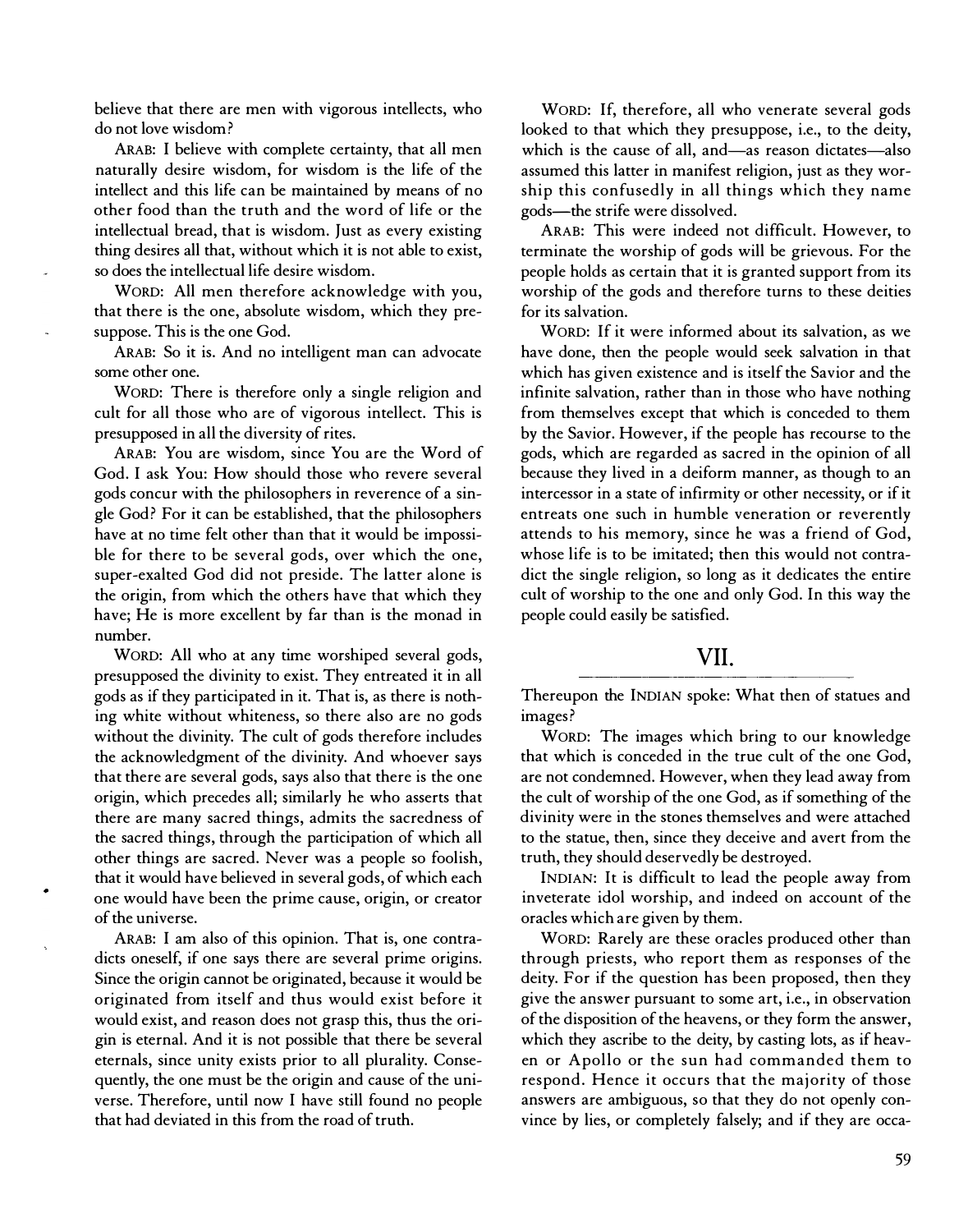sionally true, then are so accidentally. However, if a priest can conjecture well, then he issues oracles better and his answers come nearer the truth.

INDIAN: However, it is certain that frequently a spirit who is bound to a statue patently imparts an oracle.

WORD: Neither the soul of a man, nor of Apollo, nor of Aesculapius, nor of any other which is worshiped as God, but rather the evil spirit, the foe of human salvation from the inception, sometimes, however rarely, feigns through the faith placed in him by man, to be bound to a statue and to be coerced into answers, in order thus to deceive. However, after the deceit has been detected, he disappears. Therefore, today they have a mouth and do not speak. After this deception of the seducer has become known through experience in many lands, idolatry has been condemned in nearly all locations by the wiser men. And it will likewise not be difficult in the Orient to detect the deceit of idolatry and achieve the invocation of the one God, so that its inhabitants are brought into conformity with the rest of the nations of the world.

INDIAN: Since the evident deceits were detected and as a result thereof the most prudent Romans and likewise the Greeks and Arabs destroyed the idols, it is by all means to be hoped, that the idolatrous Indians will act similarly; above all, since they are wise and do not hesitate to acknowledge the necessity of religion in the worship of the one God. If they also thereby venerate their idols in their manner, they will come thus to a peaceful conclusion in respect to the adoration of the one God.

It will, however, be very difficult to achieve agreement from all sides in respect to the triune God. That is, it will appear to all that the trinity cannot be conceived without three gods. If there is a trinity in the divinity, so there will also be plurality in the deity. However, it was previously said—and in fact, it is necessarily so—that there is only one absolute deity. Therefore, there is no plurality in the absolute deity, but rather in the participating, who are not God in the absolute, but rather gods through participation.

WORD: God, as Creator, is three and one. As infinite He is neither three, nor one, nor anything that can be stated. The names which are attributed to God are taken from creatures, since He Himself is ineffable in Himself and is above all that can be named or stated. Those who worship God ought to adore Him as the origin of the universe; in this one universe, however, there is a multitude of parts, inequality and separation-namely, the multitude of stars, trees, men, stones is evident to the senses-the origin of all multitude, however, is unity; therefore, the origin of multitude is the eternal unity.

In the one universe inequality of parts is found, since no part is similar to the other. However, the inequality derives from the equality of unity. Consequently, eternal equality is prior to every inequality.

In the one universe, distinction or separation of parts is found. Before every distinction, however, is the connection of unity and equality. Separation, or distinction, departs from this connection. The connection is therefore eternal.

However, there cannot be several eternals. Consequently, in the one eternity is found unity, equality of unity, and the union of unity and equality, or connection. Thus, the most simple origin of the universe is triune, since in the origin the originated must be enfolded. Everything originated, however, signifies that it is thus enfolded in its origin, and in everything originated a threefold distinction of this kind can be found in the unity of the essence. And for this reason, the simplest origin of everything will be three and one.

### VIII.

CHALDEAN: Even if the sages are somehow able to grasp this, it nevertheless exceeds the comprehension of the common man. For as I understand it, it is not true that there are three gods, but rather that there is one, which one is three. Do you not wish thereby to say that that one is threefold in power?

WORD: God is the absolute power of all powers, since He is omnipotent. If there is, therefore, only one absolute power, which is the divine essence, then to name this power triune, is nothing other than to say, that God is triune. However, the divine power should not be conceived such that it would be distinguished in opposition to reality, since in God power is reality itself. The same is true of absolute potentiality, which is also power.

It appears absurd to no one, if it is said that the omnipotent divinity, who is God, would have the unity in Himself, which is entity, equality, and connection, so that in this manner the power of unity would unify or give essence to everything that has being—that is, a thing exists insofar as it is one; the one and entity can be interchanged-and so that the power of equality equalizes and gives form to everything that exists. That is, a thing is equal in that it is not more and not less than that which it is. For if it were more or less, then it would not exist. Therefore, it cannot exist without equality. Thus the power of connection unifies and binds together.

Hence in the power of unity omnipotence calls being out of non-being, so that that which was not, becomes capable of being. And it gives it form in the power of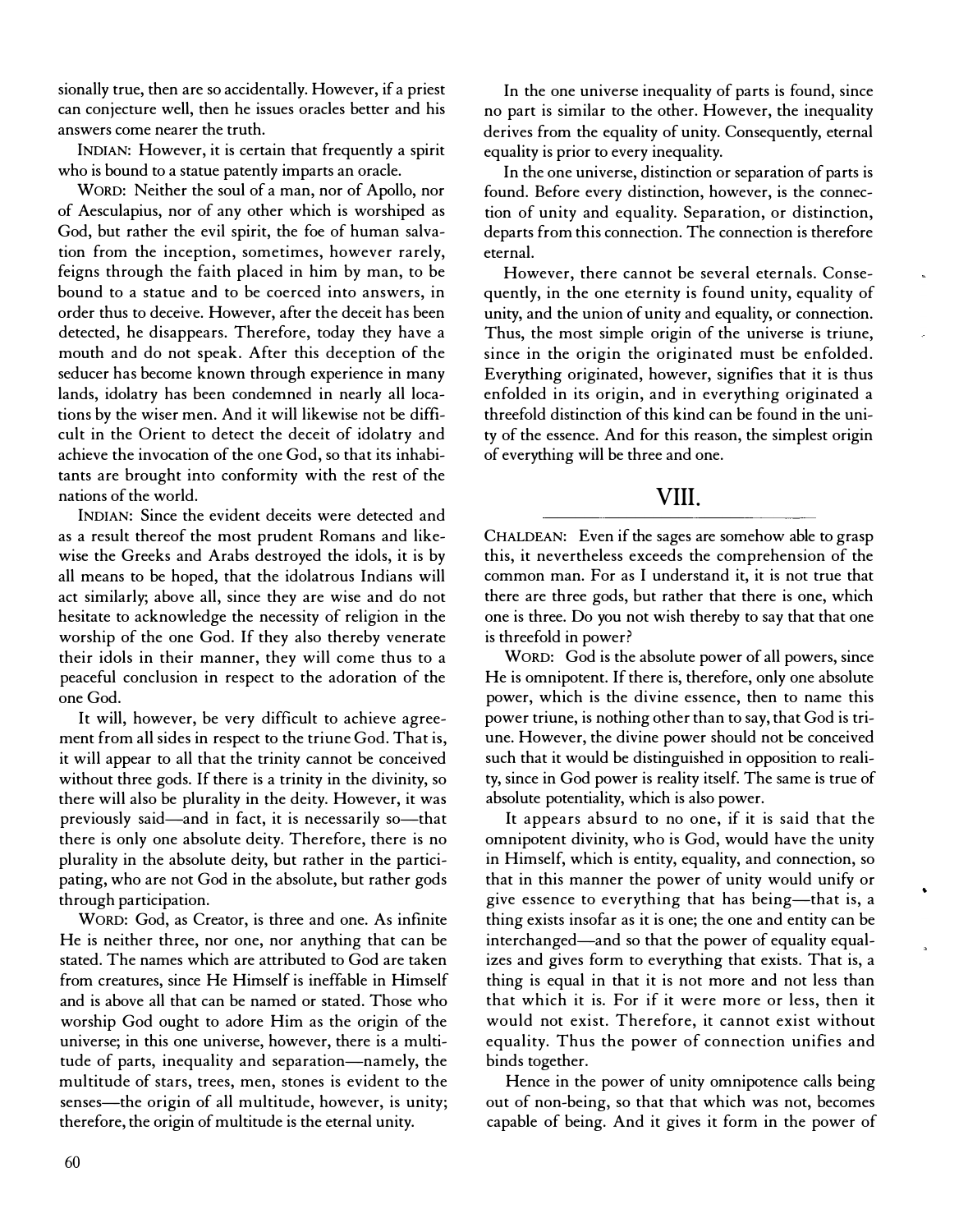equality and binds it together in the power of connection; just as one sees in the essence of love, how love binds together the loving with the lovable.

Therefore, when man is called by omnipotence out of not-being, then unity arises as first in order, after which equality and then the connection of both. For nothing can exist, unless it is one. The one is therefore prior. And since man is called out of not-being, the unity of man arises as first in order, then the equality of this unity or entity-that is, the equality is the unfolding of form in unity, on account of which it is called the unity of man and not of the lion or some other thing. However, the

equality can only arise out of the unity, for not otherness, but rather unity or identity produces equality. Finally, love or connection proceeds from unity and equality. That is, unity is not separable from equality and equality from unity. The connection or love is therefore such that, with the positing of unity equality is posited, and with the positing of unity and equality love or connection is posited.

If therefore no equality is found, without it being the equality of unity, and if no connection is found, without it being the connection of unity and equality, such that the connection is in unity and equality, equality is in unity and the unity is in equality, and unity and equality are in connection, then

it is obvious that there can be no essential distinction in the trinity. Namely, everything that is essentially different is such that the one can be, without the other existing. However, because the trinity exists such that, with the positing of unity the equality of unity is also posited and conversely, and with the positing of unity and equality connection is also posited and conversely, it is seen not in the essence, but in the relationship, in what manner one is unity, another is equality, and another is connection.

However, a numerical distinction is essential. Indeed, the number two differs essentially from three. With the positing of the number two, three is not posited, and the three does not follow from the existence of two. Therefore, the trinity in God is not composed, plural or numerical, but rather the simplest unity. Whoever believes therefore that God is one, does not deny that He be threefold, insofar as he understands that Trinity as not different from the simplest unity, but rather as unity itself, such that that trinity, were it not in unity, were also not the origin, which is so omnipotent that it can create the universe and each individual.

The more unified a power is, the more powerful it is; however, the more unified it is, the simpler it is. Therefore, the more powerful or stronger it is, the simpler it is. Hence if the divine essence is omnipotent, it is completely simple and threefold. For without trinity it were not the simplest, strongest, and omnipotent origin.

CHALDEAN: I am of the opinion that no one can dis-

agree with this deliberation. However, that God had a Son and participant in His deity, this the Arabs and many with them assail.

WORD: Some name unity Father, equality Son and connection the Holy Spirit, since those designations, even though they are not proper, nevertheless suitably designate the Trinity. For the Son is from the Father, and Love or the Spirit is from unity and equality of the Son. That is, the nature of the Father passes over in the Son into equality. Therefore, love and connection arise out of unity and equality.

And if simpler designations could be found, they were more suitable, as are, for example, unity, iddity,\* and identity. These designations seem to

unfold the most fecund simplicity of essence better. Also notice that there is a certain fecundity in the essence of the rational soul, that is, mind, wisdom, and love or will, since the mind exserts intellect or wisdom from itself, and from both proceeds the will or love. And this trinity in the unity of essence of the soul is the fecundity, which man possesses in his similarity to the most fecund, uncreated Trinity. Likewise every created thing bears the image of creative power, and possesses fecundity in its manner in greater or more distant similarity to the most fecund Trinity, Creator of everything. It is therefore not so, that the creature has its being only from divine being,



<sup>\*</sup> The Latin *iditas* is derived from the demonstrative pronoun id, meaning it or that, and the suffix *itas*, meaning a state or condition. It could therefore also be translated as *itness*.-WFW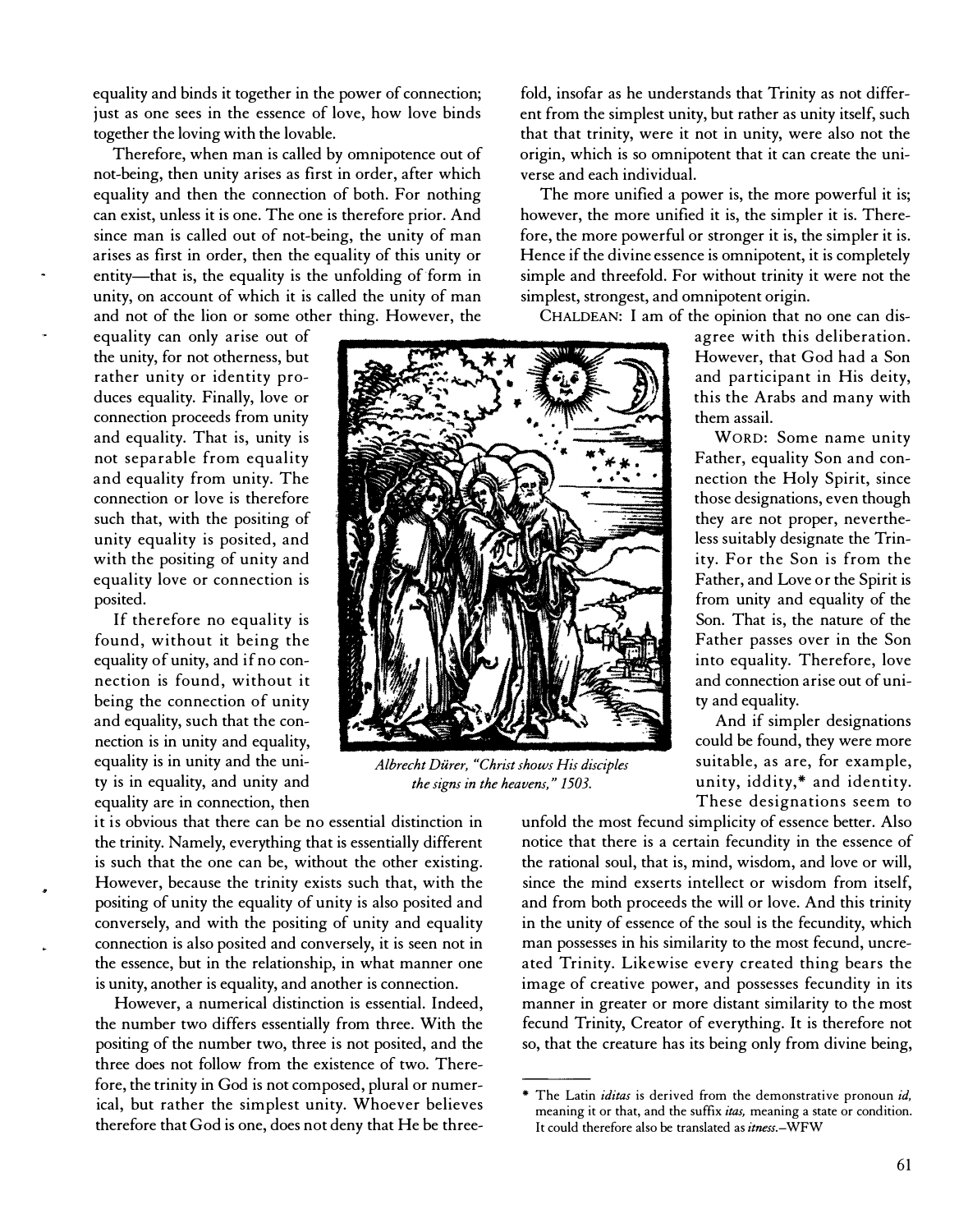but rather it has its triply fecund being in its manner from the most fecund three-and-one Being. Without this fecund Being neither the world could subsist, nor would the creature exist in the best manner in which it could be.

#### IX.

To this the JEW responded: The Trinity, blessed above all, which no one can deny, has been explained in the best possible way. One of the prophets revealed it to us briefly, when he said, he had asked God how He, who had given others the fecundity of generation, could be sterile. And although the Jews shun the Trinity, because in their eyes it signifies plurality, they will nevertheless willingly acquiesce, as soon as they have seen that it signifies the simplest fecundity.

WORD: Also the Arabs and all wise men will easily see on the basis of these deliberations, that to deny the Trinity is to deny divine fecundity and creative power, and that to acknowledge the Trinity is to deny the plurality and community of gods. That fecundity, which is also a trinity, brings it about that it is unnecessary to have several gods, which mutually support each other in the creation of everything, for the one infinite fecundity suffices to create all that which can be created.

The Arabs can grasp the truth much better in this way, as when they say in their manner, God has essence and soul, and add thereto that He possesses word and spirit. For if one says God has a soul, then this soul cannot be understood except as the reason or word, which is God. That is, reason is nothing other than the Word. And what is the Holy Spirit of God other than the love, which is God?

Nothing is truly verified about the completely simple God, that is not He Himself. If it be true that God has the Word, then it is also true that the Word is God. If it be true that God has spirit, then it is true that the spirit is God. Having befits God improperly, since He Himself is everything; thus having in God is being. Therefore, the Arab does not deny that God is mind, and from this the Word or wisdom is generated, and from both the spirit or love proceeds. This is that Trinity which was explained above and is posited by Arabs, even though most of them do not perceive that they acknowledge the Trinity.

Likewise you Jews also find in your prophets, that the heavens are formed by the Word of God and by His spirit. In the manner in which the Arabs and Jews deny the Trinity, it must certainly be denied by all. However, in the manner in which the truth of the Trinity was unfolded above, it must necessarily be embraced by all.

X.

To this the SCYTHIAN responded: There can be no hesitancy in the adoration of the completely simple Trinity, which even now all those adore, who venerate the gods. Wise men say, God is the Creator of both sexes and He is love; thereby they wish to explain the most fecund Trinity of the Creator, as well as they can. Others assert that God, who is superexalted, exserts the intellect or reason from Himself. They call Him God of God, and assert that He is the Creator-God, since everything created has a cause and reason, as to why it is this and not that.

The one infinite reason of all things is therefore God. However, the reason, which is logos or word, emanates from that which produces it, such that, if the Omnipotent produces the Word, it becomes in the thing that which is enfolded in the Word; likewise if the Omnipotent says, "Let there be light," the light enfolded in the Word thus exists actually. Therefore, this Word of God is intellectual, such that a thing exists in reality, as soon as it is conceived as existing in His intellect.

They furthermore say that the spirit of connection proceeds third in order. The latter connects all to one, so that there is unity as the unity of the universe. That is, they posit a world soul or spirit, which connects everything and by means of which every creature obtains participation in the world order, in that it is a part of the universe. It is therefore necessary, that this spirit exist in the origin of the origin itself. Moreover, love connects. Therefore, this spirit, whose power is diffused throughout the universe, can be called the love, which is God or charity. Thus the connection, through which the parts are connected to the one or the whole, and without which there would be no perfection, has God as its origin. In this manner one sees clearly, that all wise men touch upon something of the Trinity in unity. Therefore, when they shall hear this explanation, which we have heard, they shall rejoice and give praise.

The GAUL responded: I have also occasionally heard the following argument brandished among the learned: Eternity is either ungenerated or generated or neither ungenerated nor generated. I see that ungenerated eternity can rationally be called omnipotent Father, whereas the generated can be called Word or Son, and the neither ungenerated nor generated love or Holy Spirit, since the latter proceeds from both; it is neither ungenerated, since it is not the Father, nor generated, since it is not the Son, but rather proceeds from both.

Eternity is therefore one and it is threefold and completely simple. The one deity is threefold, the one essence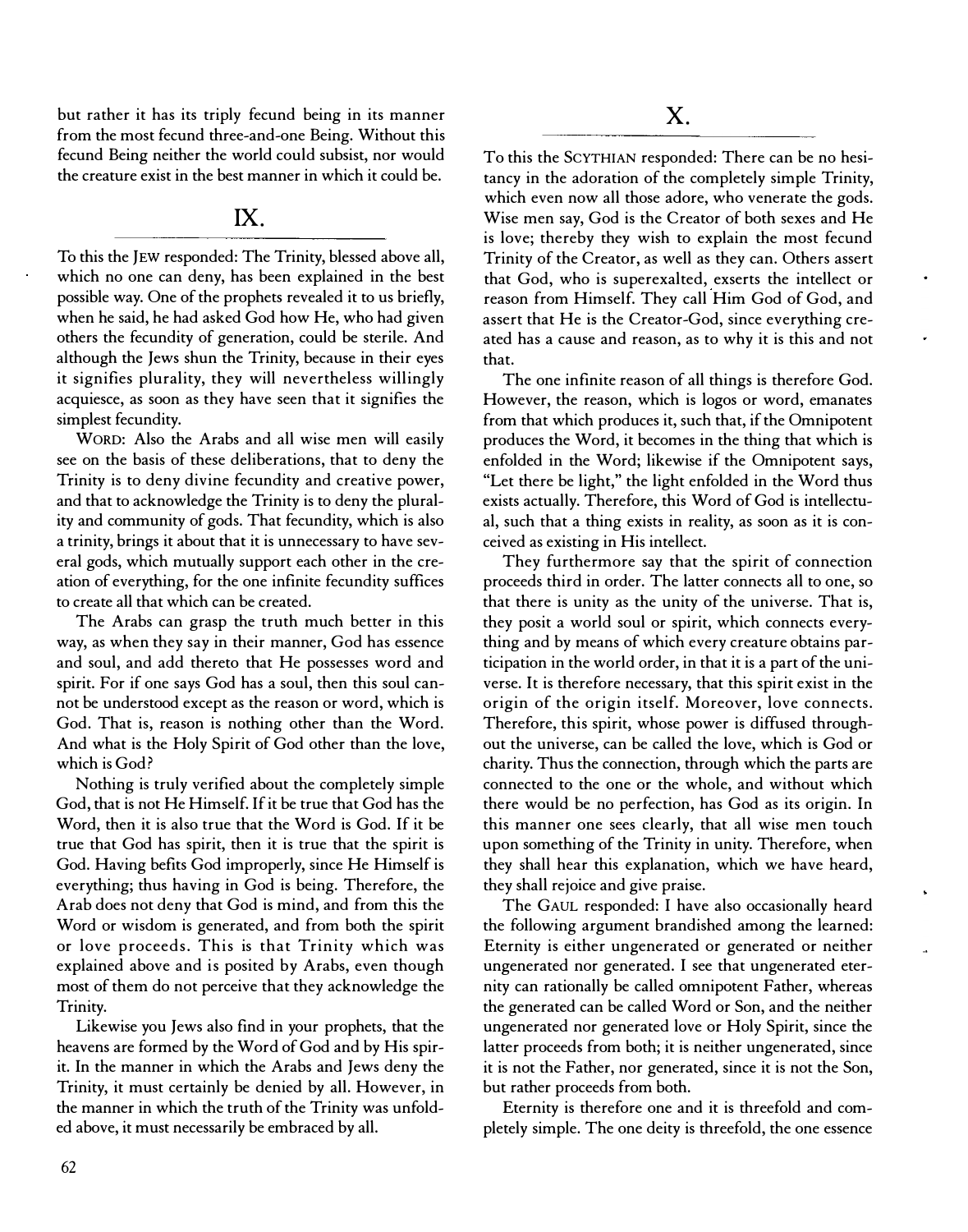is threefold, the one life is threefold, the one power is threefold, and the one strength is threefold. In this deliberation I have now progressed so far, that those things which were obscure are revealed as clearly as light, to the extent it is now granted.

However, the greatest contradiction still remains in this world, since some assert, the Word has become flesh for the redemption of all, the others, however, think otherwise; therefore it is necessary for us to be informed as to how we can attain concord in this difficulty.

WORD: The Apostle Peter has undertaken to elucidate this part of our dialogue. Listen to him. He will instruct sufficiently concerning that which is obscure to you.

### XI.

And PETER appeared in their midst and began in the following way:

PETER: All diversity of opinion regarding the incarnation of the Word seems to be of the following variety: First we have those who say, the Word of God is not God. This question has previously been sufficiently answered, since the Word of God can only be God. This Word, however, is reason. That is, the Greeks call the Word logos, which is reason.

There is no doubt that God, the creator of all rational souls and spirits, has reason. However this reason of God, as was explained above, is nothing other than God. Having coincides in God with being. That is, that One, from whom everything is, enfolds everything in Himself; He is everything in everything, since He is the Former of everything. Consequently He is the Form of forms. However, the Form of forms enfolds in Himself all formable forms.

The Word or reason, the infinite cause and the measure of all that can be, is therefore God. Therefore, those who admit that the Word of God is incarnate or human, must acknowledge that that man, whom they designate as the Word of God, is also God.

At this point the PERSIAN spoke and said: Peter, the Word of God is God. How then could God, who is immutable, become not God, but rather a man, the Creator creature? Nearly everyone denies that, except a few in Europe. And even if there are a few among us, who are called Christians, they agree with us, that it is impossible that the infinite be finite and the eternal temporal.

PETER: This, i.e., that the eternal is temporal, I resolutely deny together with you. However, since all of you who adhere to Arab law, designate Christ as the Word of God—and you do that correctly—it is necessary that you also acknowledge Him as God.

PERSIAN: We acknowledge Him as the Word and the spirit of God, since among all those who are or were, no one possessed that excellence of the Word and of the spirit of God. Nevertheless, we do not therefore admit that He has been God, for the latter has no participant. So that we do not fall into a plurality of gods, we deny, that the former is God, but confess that he is nearest to God.

PETER: Do you believe in the human nature in Christ?

PERSIAN: We believe and affirm, that this has truly been in him and persisted.

PETER: Quite right. This nature, which is human, was not divine. And thus in everything which you see in Christ corresponding to his human nature, through which he was similar to other men, you have apprehended not Christ as God, but rather as man.

PERSIAN: So it is.

PETER: Therein no one disagrees with you. For human nature was in Christ most perfectly. Through it he was a real man and mortal just as other men. According to this nature he was not, however, the Word of God. Tell me therefore: what do you intend, if you acknowledge him as the Word of God?

PERSIAN: We do not intend nature but rather grace, that is, we intend, that he has attained this lofty grace, because God placed His Word in him.

PETER: Has God not also placed His Word in a similar manner in the other prophets? For they all spoke through the Word of the Lord and were messengers of the Word of God.

PERSIAN: So it is. However, Christ is the greatest of all prophets. Therefore, it befits him more properly to be called the Word of God than other prophets. In particular businesses and provinces several missives can contain the word of the king. However there is only one missive, which contains the word of the king, by which the whole kingdom is ruled, that is, because it contains the law and precept, which all must obey.

PETER: It appears that you have given us a good similitude for our purpose: The word of the king is written on various pieces of paper; however, these pieces do not change into another nature. They remain of the same nature after the inscription of the word, as they were before. Thus you say, human nature is maintained in Christ.

PERSIAN: That we do.

PETER: Very well. But notice the difference which exists between a missive and the heir of the kingdom. In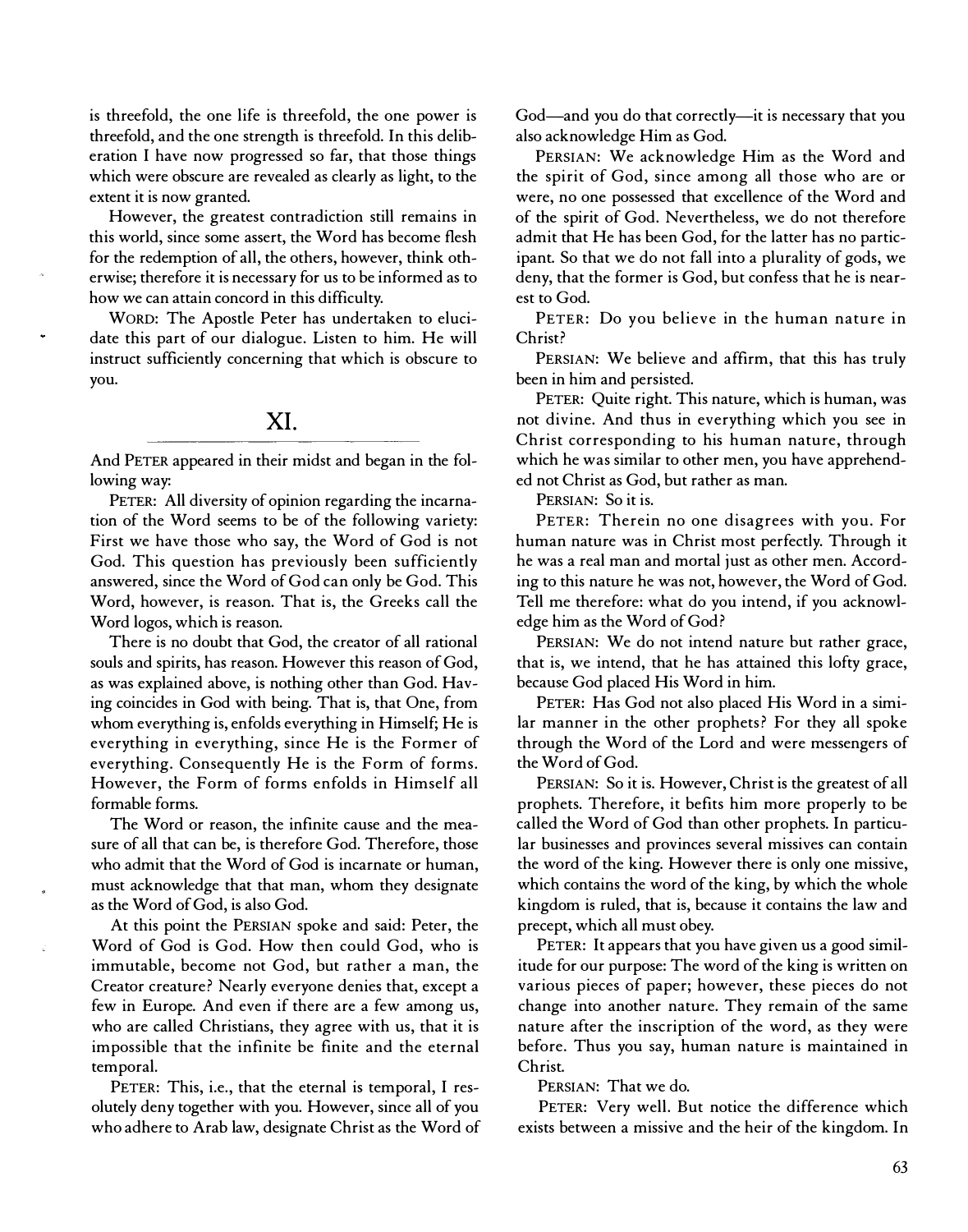the heir of the kingdom the king's own word is alive, free and unlimited, however, not in the missive.

PERSIAN: That I acknowledge. If the king sends his heir to the kingdom, then the heir bears the living and unlimited word of his father.

PETER: Is the Word not the true heir, who is neither messenger nor envoy, neither letter nor missive? And are not all the words of messengers and missives enfolded in the word of the heir? And although the heir of the kingdom is not the father, but rather the son, he is not different from the regal nature; rather he is the heir on account of this equality.

PERSIAN: I understand very well. However, there remains a difficulty: The king and his son are two. Therefore, we do not admit that God possesses a son. That is, the son would be another God than the father, just as the son of the king is another man than the father.

PETER: You impugn the similitude well. For it is not correct, if you attend to the supposited persons. However, if you remove the numerical diversity of the supposited persons and reflect on the potency, which is in the regal dignity of the father and of the son as his heir, then you see how that regal power is one both in the father and in the son; in the father it is as in the ungenerated, in the son it is as in the generated or living word of the father.

PERSIAN: Continue!

PETER: Therefore, that absolute regal power is ungenerated and generated, and the ungenerated summons to the society of connatural and generated succession one who is by his nature different, so that the different nature can simultaneously and undividedly possess the kingdom in union with its own nature. Then do not the natural and the graced or adoptive successions concur in the one inheritance?

PERSIAN: It is manifest.

PETER: Likewise filiation and adoption are also united in the one succession of the one kingdom. However, the succession of adoption does not exist in itself, but rather is supposed in the succession of filiation. Adoption, which does not succeed through its own nature, must, if it is to succeed in the existence of filiation, succeed not in itself, but rather is supposed in that which succeeds by nature. Therefore, if adoption, since it succeeds with filiation in the attainment of the completely simple and indivisible inheritance, obtains succession not from itself, but rather from filiation, the adoptive and the natural successor cannot be different, even though the nature of adoption and the natural are different.

How shall both concur in the succession of the indivisible inheritance, if the adoptive son were separated and did not subsist in the one and the same hypostacy with

the natural son? We must therefore maintain, that in Christ the human nature is united to the Word or the divine nature, such that the human does not pass over into the divine, but rather adheres thus to it indissolubly, so that it is not separate in itself, but becomes a person in the divine nature; so that the human nature, which is now summoned to the succession of eternal life with the divine, can achieve immortality in the divine.

## XII.

PERSIAN: I grasp that competently. However, clarify what has already been said by means of another intelligible example.

PETER: It is impossible to form precise similitudes. However, behold: Is wisdom in itself an accident or substance?

PERSIAN: As it is in itself, it is substance, however, as it occurs in another, it is an accident.

PETER: In all wise men all wisdom comes from that which is wisdom per se, since it is God.

PERSIAN: This has been demonstrated.

PETER: Is not one man wiser than another?

PERSIAN: Certainly.

PETER: Therefore, whoever is wiser, is closer to wisdom per se, which is the absolute maximum. And whoever is less wise, is more distant from it.

PERSIAN: That I admit.

PETER: However, according to his human nature a man can never be so wise, that he could not be still wiser. For between contracted wisdom, i.e., human wisdom and wisdom per se, which is divine, maximum and infinite wisdom, an infinite distance always remains.

PERSIAN: That is similarly evident.

PETER: That is true in like manner of absolute mastery and of contracted mastery. In absolute mastery the art is infinite, in the contracted the art is finite. Let us therefore suppose, that the intellect of any man possesses such mastery and such wisdom, that it is not possible to have greater wisdom or greater mastery. This intellect then is to such a high degree united with wisdom per se or mastery per se, that this union could not be greater. Would not this intellect achieve divine strength, in the strength of the united wisdom and mastery, which are maximal and with which it is united? And in a man who possesses such an intellect, would not the intellectual nature of the man be united most immediately with the divine nature or the eternal wisdom, the Word or omnipotent art?

PERSIAN: I acknowledge all that. However, this union would still be one of grace.

PETER: If the union of the inferior nature with the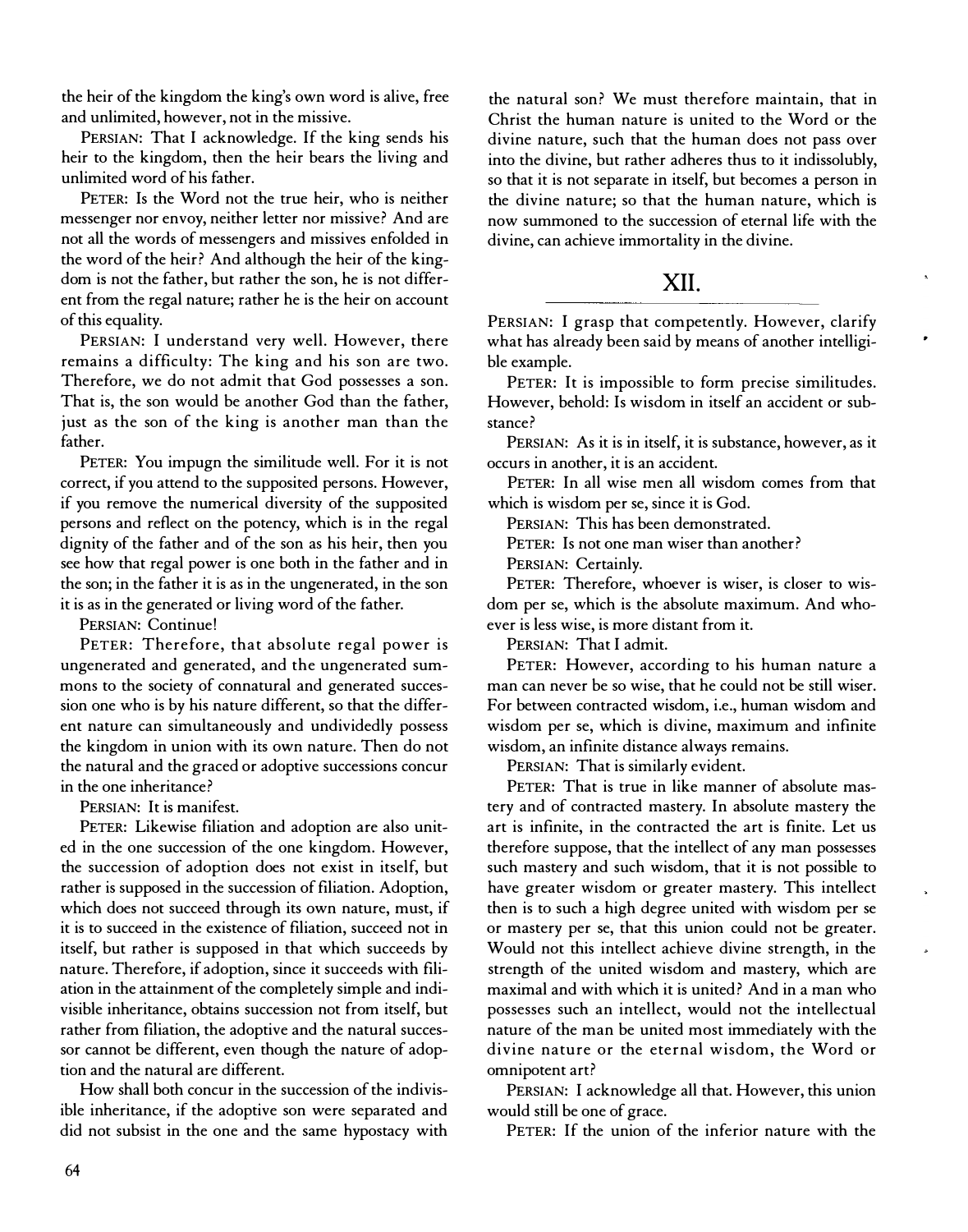divine were so great, that it could not be greater, then it were united to it in personal unity. That is, as long as the inferior nature were not elevated into personal and hypostatic unity with the superior, it could be greater. Therefore, as soon as the maximum union is posited, the inferior nature subsists in the superior, such that it adheres to it. That occurs not through nature, but through grace. This grace, however, is the maximum, which cannot be greater. It is not separate from nature, since it is united with it. Therefore, even if human nature were united

E

with the divine by means of grace, that grace, since it cannot be greater, would nevertheless be most immediately terminated in nature.

PERSIAN: Whatsoever you may have said, to the effect that human nature in any man can be elevated through grace to union with divine nature, the man Christ should no sooner be called God than another saint, even though he is the most sacred among men.

PETER: If you attend to the fact, that there is in Christ alone that highest height, which cannot be greater and that maximum grace, which cannot be greater and that maximum sanctity, and thus in respect to the rest; and attend to the fact, that there cannot be more than but one maximum height, which cannot be greater-the same is true of grace and sanctity-

and thereafter observe, that every height of every one of the prophets, whatsoever degree it may have had, is incomparably distant from that height which cannot be greater, such that for every degree of height there can be infinitely many greater or smaller between it and the sole-highest-the same is true of grace, sanctity, prudence, wisdom, mastery, and every single thing-then you see quite clearly, that there can only be one Christ, in whom human nature is united in unity with its supposit of the divine nature.

The Arabs also acknowledge the same, although the majority do not fully consider it. The Arabs say namely, that in this world and in the future one Christ is the solehighest and the Word of God. Even those who describe Christ as God and man, indeed say nothing other than

that Christ is the sole-highest man and the Word of God.

PERSIAN: It therefore appears that the Arabs, after they have considered well that union which is necessarily present in the highest, can be led to acceptance of this belief. For the unity of God, which they endeavor to guard with maximum strength, is in no way injured through this belief, but is saved. However, tell us how one can grasp, that that human nature obtains existence not in itself, but rather is supposed through its adherence

to the divine.

PETER: Take the following example, even though it is remote. A magnetic stone attracts iron upwards. And while it adheres to the air around the magnet, the nature of the iron does not subsist in its own weighty nature. Otherwise, that is, it would not hang in the air, but rather according to its own nature fall towards the center of the earth. But by adhering to the magnet, the iron subsists in the air by means of the strength of the magnet's nature, and not by means of the strength of its own nature, in virtue of which it could not be there. However, the cause whereby the nature of the iron is thus inclined toward the nature of the magnet, lies in the fact that the iron bears the similitude of the magnet's nature in itself, from which it is said to receive

its origin. Therefore, if the human intellectual nature adheres most closely to the divine intellectual nature, from which it has received its being, it would adhere

inseparably to it, just as to the source of its life. PERSIAN: I understand.

PETER: There is still a large group of Arabs, who acknowledge that Christ has resuscitated the dead and created birds from clay and much else, which they expressly say, Jesus Christ, as he who had the power therefor, has done. On this basis they can very easily be won over, since it cannot be denied that he has done this in the strength of the divine nature, to which the human was united suppositionally. The power of Christ, with which he commanded that that occur which is acknowledged by the Arabs to have occurred, could not be

 $D$ e pare fu

Manuscript copy, "De pace fidei. "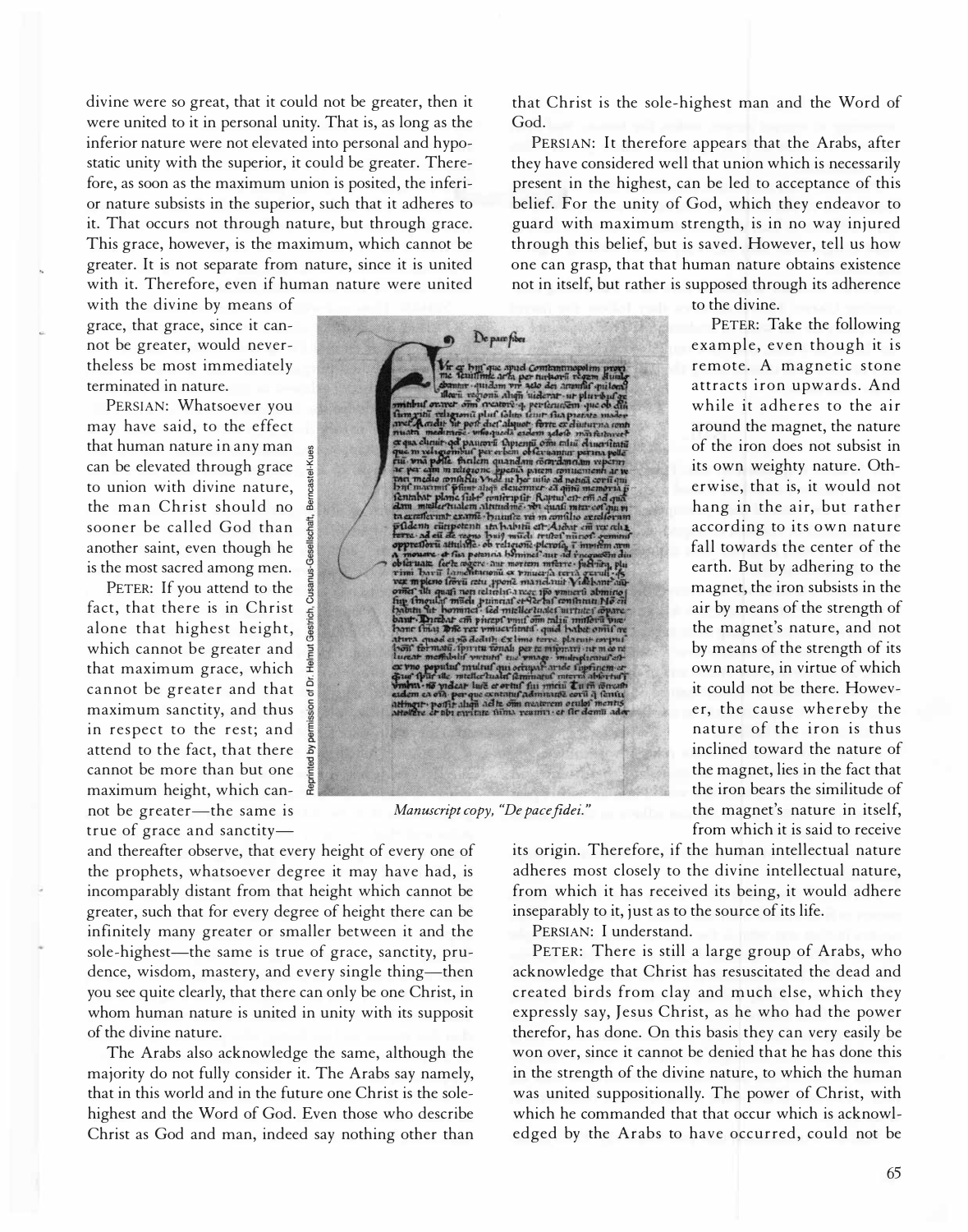according to human nature, unless the human had been assumed in union with the divine, in whose power it lies to so command.

PERSIAN: This and much else that is described in the Koran, the Arabs affirm of Christ. However, it will be more difficult to lead the Jews than all others to faith in these things, since they expressly admit nothing regardingChrist.

PETER: In their scriptures they have everything concerning Christ. However, since they follow the literal sense, they do not want to understand. This resistance of the Jews, however, does not impede concord. That is, they are few and cannot bring the whole world into disorder with arms.

### XIII.

The SYRIAN responded to this: Peter, I have heard that greater concord could be found among every religious group on the basis of their presuppositions. Tell us now, how this shall be realized in respect to this point.

PETER: I will, however, first tell me: Is not God alone eternal and immortal?

SYRIAN: I believe so, for everything besides God has originated. Because it therefore has an origin, it will also have an end corresponding to its nature.

PETER: Does not nearly every religion-that of the Jews, the Christians, the Arabs and of many other menhold, that the mortal human nature of every man is resurrected after temporal death to everlasting life?

SYRIAN: So one believes.

PETER: Therefore, all these religions acknowledge, that human nature must be united to the divine and immortal nature. For how else would human nature pass over into immortality, if it did not adhere to the divine in inseparable union?

SYRIAN: Faith in the resurrection necessarily presupposes this.

PETER: If faith therefore holds this, then human nature is first united with the divine in some man. This occurs in that one who is the countenance of all people and the highest Messiah and Christ, as Arabs and Jews call Christ. The latter, however, who in the opinion of all is nearest to God, will be the one in whom human nature is first united with God. He is therefore the savior and mediator of all, in whom human nature, which is one and through which all men are men, is united to the divine and immortal nature, so that all men, who are of the same nature, attain resurrection from death.

SYRIAN: I understand that you would say: Faith in the

resurrection from death presupposes the union of human nature with the divine, without which this faith were impossible. This is the case, so you assert, in Christ. Therefore, this faith presupposes him.

PETER: You understand correctly. From this grasp, how all promises which are found among the Jews, are affirmed in the faith in the Messiah or mediator. Through him alone could and can those promises be fulfilled, as far as they concern eternal life.

SYRIAN: How is it with other religious bodies?

PETER: Similar. For all men strive and hope for nothing other than eternal life in their human nature. For this they instituted purgations of souls and sacred rites, in order to be better adapted in their nature to that eternal life. Men desire the beatitude, which is eternal life, not in another nature than their own. Man wants to be nothing but man, not an angel or another nature. He wants, however, to be a happy man, who attains the highest felicity.

This felicity is nothing other than enjoyment or the union of human life with its source, from which life itself emanates, and this is divine immortal life. However, how were this possible to man, if it were not granted to one, who shares the same nature with all to be elevated to such union, and through whom, as if through their mediator, all men could achieve the ultimate goal of their desires? And this one is the way, since he is the man through whom every man has access to God, who is the end of all their desires. It is therefore Christ, who is presupposed by all who hope to achieve ultimate felicity.

SYRIAN: This pleases me very well. For if the human intellect believes, it can achieve union with wisdom, where it obtains the eternal sustenance of its life, then it presupposes that the intellect of some highest man has achieved that union in the highest measure and has attained that highest mastery, through which mastery it itself similarly hopes to come at some time to this wisdom. For if it did not believe this possible in even some highest of all men, he would hope in vain. And since the hope of all is in being able to attain at some time that felicity, on account of which every religion exists-and there is no deception in this, since this hope stems from a connate desire common to all, to which religion, which consequently is likewise connate to all, conforms-I see that this master and mediator, who possesses the summit of the perfection of human nature and dominion, is presupposed by all.

But the Jews say, to be sure, that this prince of nature, in whom all defects of all men are remedied, has not yet been born, but will one day be born.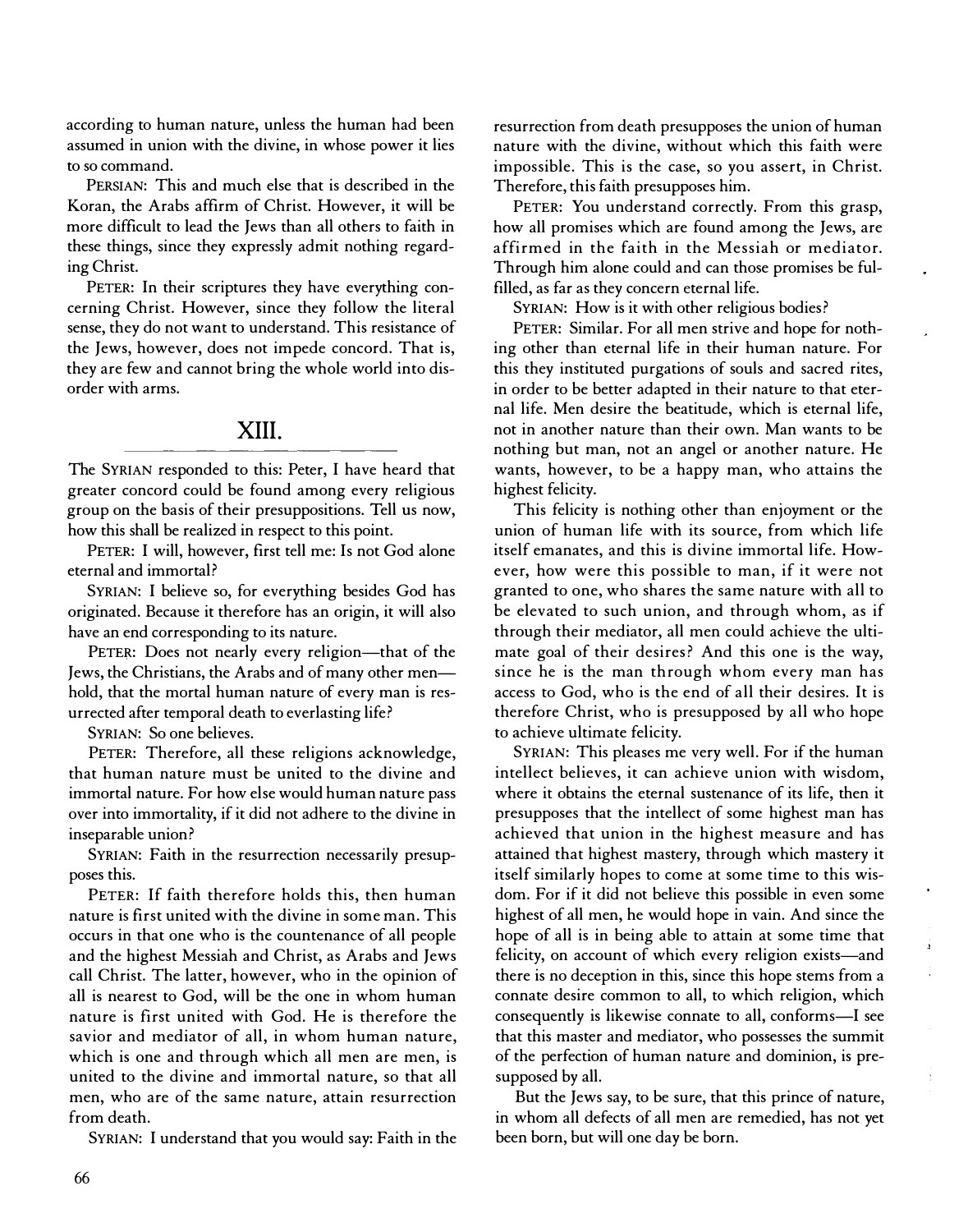PETER: It suffices that both Arabs, as well as Christians and others, who have borne witness in their blood, by that which the prophets have proclaimed of him, and which he himself, while he abided in the world, has effected beyond the strength of all men, testify that he has come.

### XlV.

SPANIARD: There will surely be another difficulty regarding the Messiah, of whom the greater part of the world acknowledges that he has come, namely in respect to his birth, since Christians and Arabs assert that he was born of the Virgin Mary, while others hold this to be impossible.

PETER: All who believe that Christ has come, acknowledge that he was born of the Virgin Mary. For since he is the ultimate perfection of nature and the solehighest, of which father should he then be the son? For every generating father is in the perfection of nature so far distant from the ultimate perfection of nature, that he cannot communicate to the son this ultimate perfection, beyond which there can be none higher and which is not possible except for one man. Only that father can do this, who is the Creator of nature. Therefore, the highest has no other father than Him, from whom is all paternity. Therefore, by divine strength the highest is conceived in the womb of the Virgin, and in this virgin the highest fecundity concurred with virginity. Therefore, Christ was born to us, such that he is most connected to all men. Namely, he has Him for his Father, from whom every human father has it that he is a father. And he has her for his mother, who has joined carnally with no man, so that in this way everyone finds his nature in ultimate perfection through the closest conjunction in Christ.

TURK: A not insignificant difference still remains. Whereas the Christians assert that Christ was crucified by the Jews, there are others who deny this.

PETER: That some deny the crucifixion of Christ, but say that he still lives and will return at the time of the Anti-Christ, is due to the fact that they are ignorant of the mystery of death. And since he will come, as they assert, they believe that when he comes back, he will come back in mortal flesh, as if he could not otherwise conquer the Anti-Christ. That they deny his crucifixion by the Jews, they appear to do out of reverence for Christ, as if such men could have no power over Christ.

However, note that one must rightly give credence to those multifarious reports and the proclamation of the

apostles, who have died for the truth, i.e., that Christ has died thus. Likewise, the prophets also predicted that Christ would have to be condemned to the most ignominious death, which was death on the cross.

The reason for this is the following: Sent by God, the Father, Christ came, in order to announce the kingdom of heaven, and what he said of this kingdom could be confirmed in no better way than through the testimony of his blood. Therefore, in order to be most obedient to God the Father and to provide all certitude for the truth, which he announced, he has died. He took upon himself the most ignominious death, so that no man might refuse to accept the truth, in testament to which they would all know that Christ had voluntarily accepted death.

For he preached the Kingdom of Heaven and gave notice, how a man, who is capable of this kingdom, could attain it. In comparison to this kingdom, the life of this world, which is so tenaciously loved by all, is to be deemed as nothing. And so that one would know that the truth is the life of that Kingdom of Heaven, he gave up the life of this world for the truth, so that he would thus in the most perfect manner proclaim the Kingdom of Heaven, and liberate the world of the ignorance which prefers this life to the future one. He wished to sacrifice himself for the many, so that exalted thus before the eyes of all upon the cross, he would draw all to belief and clarify the Gospel, comfort the pusillanimous, and freely give himself for the redemption of the many, and do everything in the best way in which it could be done, so that man would achieve the faith of salvation, the hope of acquiring it, and the charity necessary for the fulfillment of the commands of God.

If therefore, the Arabs would attend to the fruit of the death of Christ, and to the fact that he saw himself as sent by God to sacrifice himself in order to fulfill the desire of his Father, and that there was nothing more glorious for Christ than to die even the most ignominious death for truth and obedience, then they would not take away the glory of the cross from Christ, through which he earned the merit of being the highest and becoming exalted above all in the glory of the Father.

If Christ further proclaimed, that men will achieve immortality after their death in the resurrection, how could the world have been able to achieve better certainty concerning it, than by means of the fact, that he himself has died of his own will, is resurrected, and appeared among the living? Namely, the world was then given ultimate certainty, when it heard that the man Christ, who had died on the cross openly and publicly, was resurrected from the dead and lives-according to the testimony of many who saw him alive and died in this testi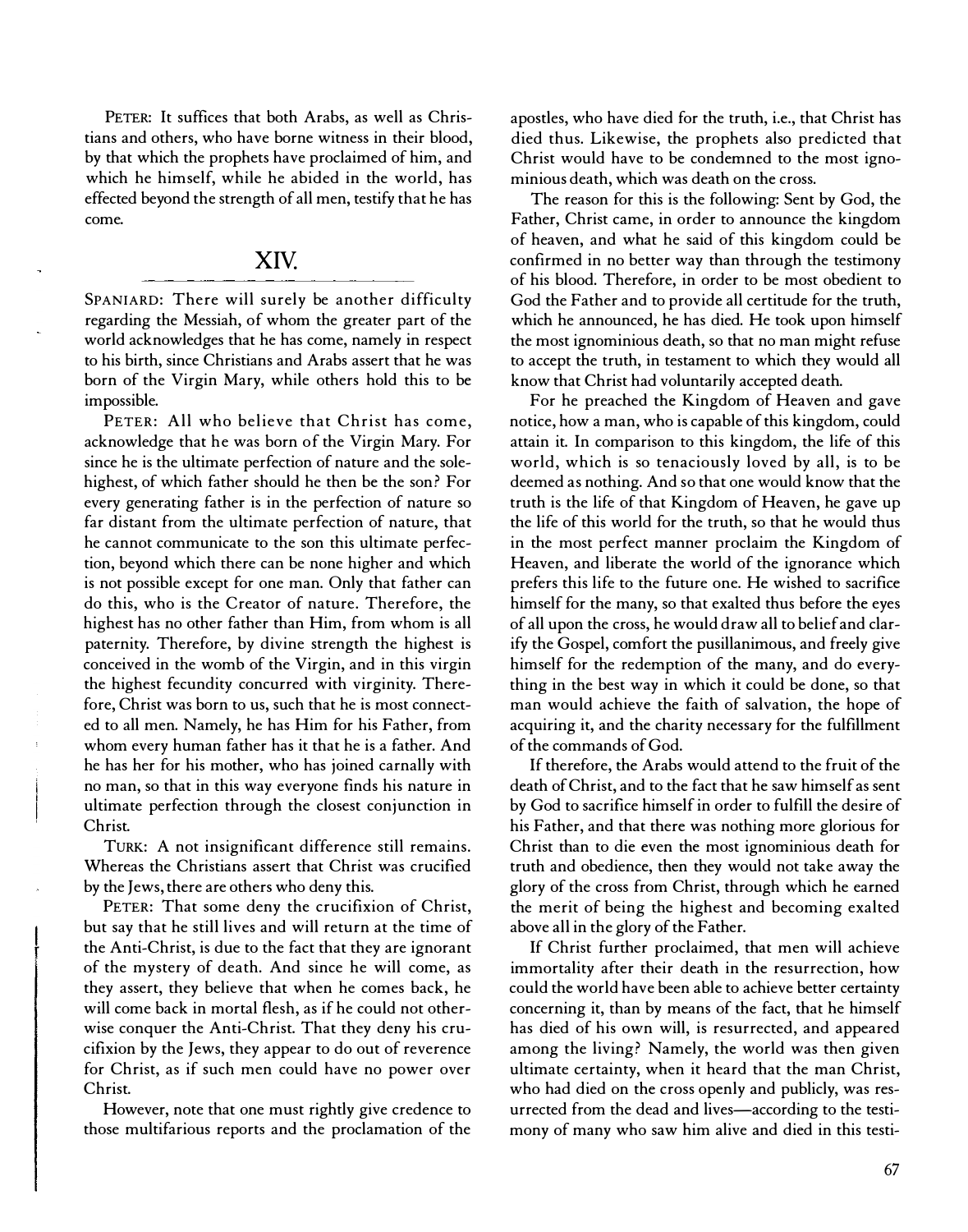mony, in order to be faithful witnesses to his resurrection. This was the most perfect evangelization, which Christ revealed in himself, and it could not be more perfect. However, without death and resurrection it would always have been able to be more perfect.

Therefore, whoever believes that Christ has fulfilled the will of God the Father in the most perfect manner, must thereby also acknowledge all this, without which the evangelization would not have been the most perfect.

Consider further, that the Kingdom of Heaven was concealed from all until Christ. It is indeed the Gospel of Christ to proclaim this unknown kingdom to all. There was neither faith, nor hope of attaining the Kingdom of Heaven, nor could it be loved by anyone, since it was completely unknown. It was also not possible, that any man would come to that kingdom, as long as human nature had not yet been elevated to that exaltation, so that it would become a consort of the divine nature. Christ has therefore made the Kingdom of Heaven accessible to us in every way. Yet no one is able to enter Kingdom of Heaven, unless he lay aside the kingdom of this world through death. Therefore, the mortal must lay aside mortality, that is, the possibility of dying. This cannot occur except through death. Then can he put on immortality.

As mortal man, if he had not died, Christ would not yet have laid aside mortality. Likewise he would also not yet have entered the Kingdom of Heaven, in which no mortal can be. If therefore he, who is the first-fruit and the first born of all men, has not yet opened up the Kingdom of Heaven, our nature united with God has not been introduced into the kingdom. Thus no man could be in the Kingdom of Heaven, as long as the human nature united with God has not yet been introduced. All men who believe the Kingdom of Heaven to exist, assert the contrary. That is, all acknowledge that certain saints of their religion have achieved felicity. The faith of all, therefore, who acknowledge that there are saints in eternal glory, presupposes that Christ has died and ascended into heaven.

### xv.

GERMAN: That is all very well. But I see not a few discrepancies in respect to felicity. For it is said that the Jews are promised under their law nothing but temporal things, which consist of sensuous goods. To the Arabs nothing but carnal, albeit perpetual goods have been promised under their law, which is written in the Koran. The Gospel, on the other hand, promises angelicality, i.e., that men will be similar to the angels, who have nothing of carnality.

PETER: What can one conceive in this world, for

which the desire does not decrease, but rather constantly increases?

GERMAN: All temporal things die away, only the intellectual do not. Eating, drinking, luxuriating and more of the same, if they please at one time, displease at another and are unstable. However, to know and to understand and to see the truth with the eyes of the mind are always pleasant. And the older the man becomes, the more this pleases him and the more he obtains of it, the stronger becomes his appetite to possess it.

PETER: If therefore the desire shall be perpetual and the nourishment perpetual, the nourishment will be neither temporal nor sensible, but rather only intellectual life. Hence, although the promise of a paradise, where there are streams of wine and honey and a multitude of virgins, is found in the law of the Koran, there are nonetheless many men in this world who abominate this. How will the latter then be happy, if they attain that there, which they do not wish to have here? It's said in the Koran, that one will find wonderfully beautiful, dark-skinned maidens, with eyes which have large, bright white eyeballs. No German would desire such a maiden in this world, even if he had surrendered to the lusts of the flesh. One must therefore understand those promises as similitudes.

At another point the Koran prohibits copulation and all other pleasures of the flesh in churches or synagogues or mosques. However, one cannot believe that the mosques are holier than paradise. How shall that be prohibited in the mosque, which is promised yonder in paradise?

In other locations the Koran says that everything is found there that we desire here, since the fulfillment of all must take place there. Thereby it reveals sufficiently what it wants to say, when it says that such things are found there. For since these things are so much desired in this world, presupposing that an equal desire exists in the other world, then they will be found exquisitely and abundantly there. For it could not express that that life is the completion of all desires other than by this similitude. Nor did it wish to express to uneducated people other, more hidden things, but rather only that which appears felicitous according to the senses, so that the people, who do not have an appetite for things of the spirit, would not despise the promises.

The whole concern of him who wrote that law, therefore, appears to have been primarily to avert the people from idolatry. And to this end he made these kinds of promises and wrote down everything. However, he did not condemn the Gospel, but rather praised it, and thereby intimated that the felicity which is promised in the Gospel would not be less than that corporeal felicity. And the intelligent and the wise men among them know, that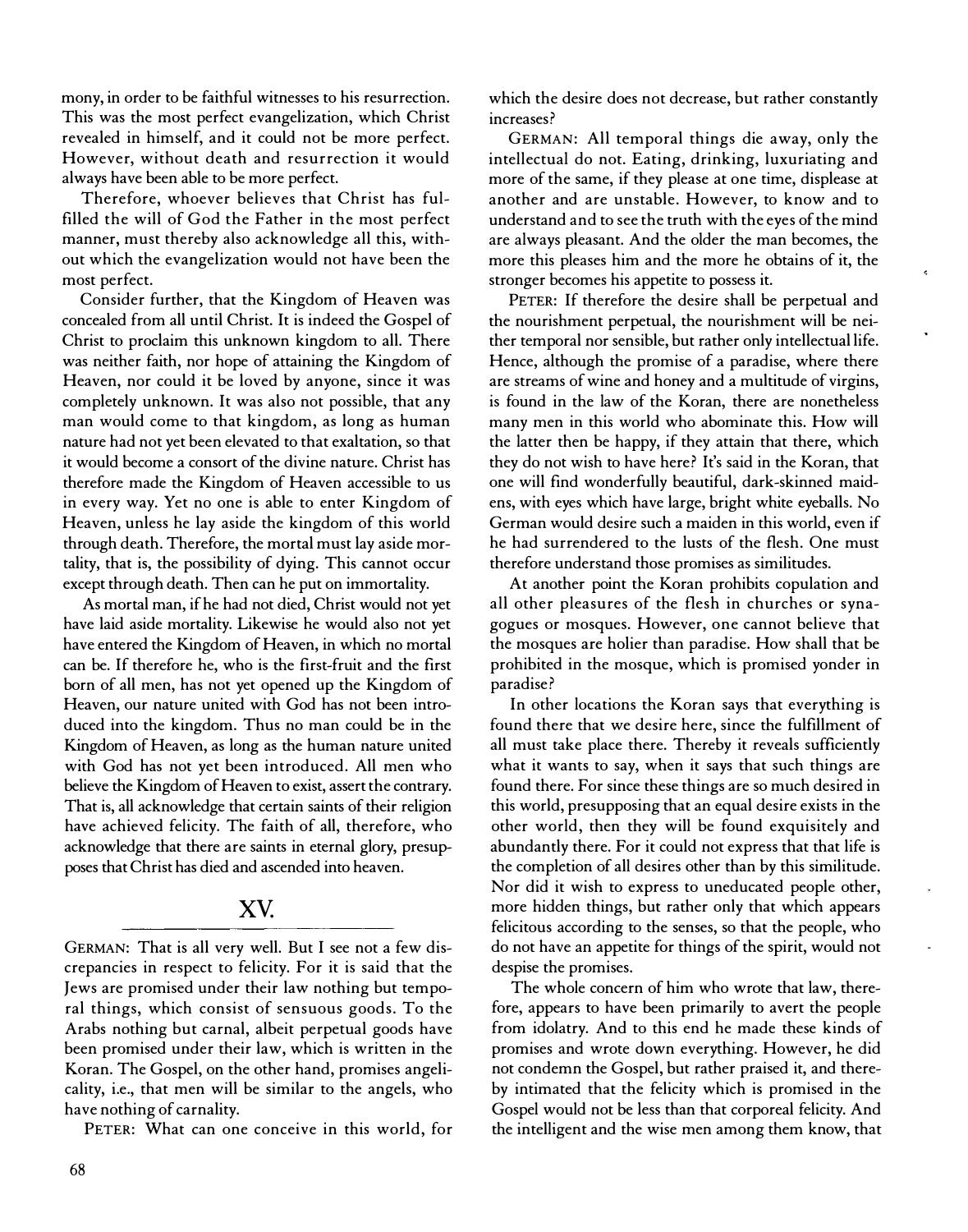this is true. Avicenna prefers the intellectual felicity of the vision or fruition of God and the truth incomparably to the felicity described in the law of the Arabs. Nevertheless he adhered to that law. Likewise did the other wise men.

Therefore, there will be no difficulty to unite all religions. For it must be said, that that felicity is above everything that can be written or said, since it is the fulfillment of all desires, the attainment of the good in its source, and of life in immortality.

GERMAN: What then about the Jews, who do not accept the promise of the King-

dom of Heaven, but rather only the promise of temporal things?

PETER: The Jews very often take death upon themselves out of observations of the law and its sanctimony. If they did not believe that they attain felicity after death, in that they prefer zeal for the law to life, then they would not die. It is not therefore the belief of the Jews, that there is no eternal life and that they cannot attain that life. Otherwise no one would die for the law. However, the felicity, which they expect, they do not expect on the basis of works of the law, since those laws do not promise this to them, but rather on the basis of the faith which presupposes Christ, as it is found stated above.

# XVI.

TATAR: I have heard much here that has been previously unknown to me. The Tatars, a

numerous and simple people, who worship the one God above others, are astounded over the variety of rites which others have, who worship one and the same God with them. They deride the fact that some Christians, all Arabs and Jews are circumcised, that others are marked on their brows with a brand, others are baptized. Furthermore, there is such great diversity in respect to matrimony; the one has only one wife, another is legally married to one wife, but nevertheless has several concubines, yet another has several lawful wives. As regards sacrifice, the rites are so diverse, that one cannot even enumerate them. Among these various forms of sacrifice there is the Christian sacrifice, in which they offer bread and wine and say, it is the body and blood of Christ. That they eat and drink this sacrifice after the oblation seems most abominable. They devour what they worship. How in these cases, which moreover are varied by location and time, a union can be realized, I do not grasp. However, as long as there is not a union, the persecution will not cease. For diversity produces division and enmities, hatred and war.

Then PAUL, teacher of the peoples, commissioned by the Word, began to speak.

PAUL: It must be shown, that the salvation of the soul

is granted, not on the basis of works, but rather on account of faith. For Abraham, the father of the faith of all the believing, whether they are Christians, Arabs or Jews, believed in God and he was reckoned to be justified; the soul of the just will inherit eternal life. If that is admitted, then the various kinds of rites are not disturbing, for they are instituted and received as sensible signs of the verity of faith. The signs, not the signified, assume variability.

TATAR: Explain how faith saves.

PAUL: If God promises something by virtue of His pure liberality and grace, should not He, who has the power to give everything, and who is truthful, be believed?

TATAR: Certainly so. No one who believes in Him can be deceived. And whoever does not believe in Him, would be unworthy to receive any gift of grace.

PAUL: What therefore justifies him, who attains justice?

TATAR: Not merits, or else it were not grace, but rather something owed.

PAUL: Very well stated. However, since no living being is justified in the sight of God on the basis of his works, but rather through grace, the Omnipotent gives to whomsoever He wishes, whatsoever He wishes. If therefore someone shall be worthy of obtaining the promise, which is issued out of pure grace, then it is necessary that he believe in God. In this therefore is he justified, since he obtains the promise only on the grounds that he believes in God, and expects that the Word of God be done.



Albrecht Dürer, "St. Paul," 1514, second state.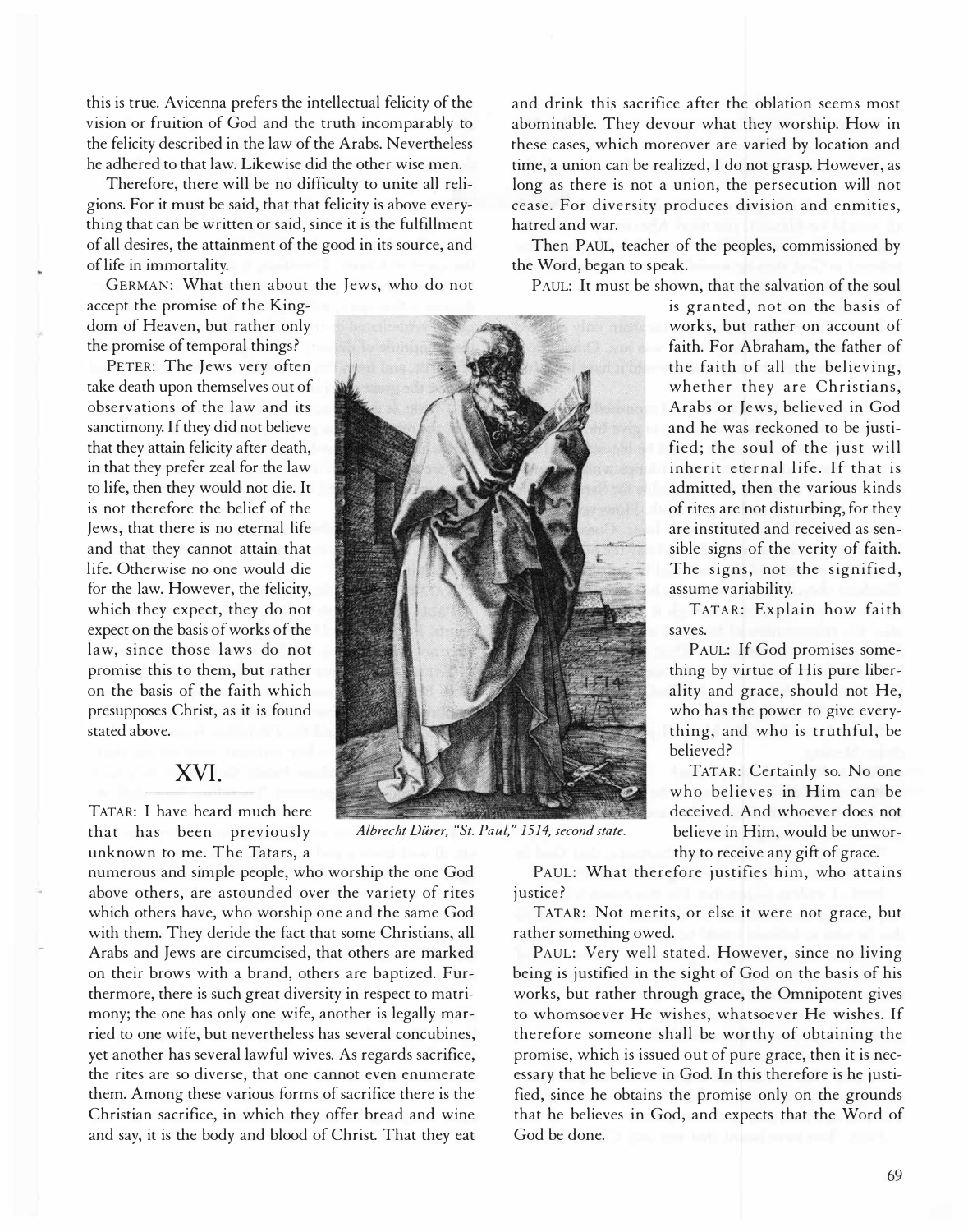TATAR: After God has promised, it is just that His promise be kept. Whoever believes in God, is therefore justified rather through the promise, than through the faith.

PAUL: God, who promised Abraham a seed in which all would be blessed, justified Abraham, so that he attained this promise. However, had Abraham not believed in God, then he would have attained neither the justification nor the promise.

TATAR: It is so.

PAUL: Therefore, the faith in Abraham only effected that the fulfillment of the promise was just. Otherwise it would neither have been just, nor would it have been fulfilled.

TATAR: What therefore has God promised?

PAUL: God promised Abraham to give him one seed in Isaac, in whom all people would be blessed. And this promise was issued, when in accordance with the common course of nature it was impossible for Sara, his wife to conceive by him and to give birth. However, because he believed, he obtained his son, Isaac. Consequently, God tempted Abraham to offer and slay the boy Isaac, in whom the promise of the seed had been fulfilled. And Abraham obeyed God, nonetheless he believed no less in the future promise, even though it would be fulfilled after the resuscitation of his dead son. From this God found great faith in Abraham. Then Abraham was justified and the promise of the one seed, who descended from him through Isaac, was fulfilled.

TATAR: Who is this seed?

PAUL: It is Christ. In Him all people attained the divine blessing.

TATAR: Which blessing is that?

PAUL: The divine blessing is the ultimate desire or felicity, which is called eternal life, and concerning which you have heard enough above.

TATAR: Do you wish to say, therefore, that God in Christ has promised us the blessing of eternal felicity?

PAUL: I wish to do just that. For this reason it is necessary to believe in God, just as Abraham has believed, so that he who so believes would be justified with the faithful Abraham in obtaining the promise in the one seed of Abraham, i.e., in Jesus Christ. This promise is the divine blessing, which enfolds every good in itself.

TATAR: Would you therefore say, that this faith alone justifies being received into eternal life?

PAUL: I wish to do that.

TATAR: How would you impart to the simple Tatars the understanding of this, so that they comprehend that it is Christ, in whom they can attain felicity?

PAUL: You have heard that not only Christians, but

also Arabs, acknowledge Christ is the highest of all who have been or will be in this or a future age, and that He is the countenance of the peoples. Therefore, if the blessing of all people is in a single seed, then it can only be Christ.

TATAR: What kind of sign do you adduce for it?

PAUL: I adduce the testimony of the Arabs as well as of the Christians, that the spirit which vivifies the dead is the spirit of Christ. Therefore, if the spirit of life is in Christ, who has the power to vivify whomever he wishes, then he is that spirit, without which no one who has died can be resuscitated or any spirit can live eternally. That is, the plentitude of divinity and of grace inhabits the spirit of Christ, and from this plentitude all who shall be saved receive the grace of salvation.

TATAR: It is pleasing to have heard these things from you, the teacher of the peoples, since in conjunction with that which I have heard above they satisfy our purpose. I also see that this faith is necessary for salvation. Without it no one can be saved. But I ask you whether faith suffices?

PAUL: It is impossible that someone please God without faith. However, it must be a formed faith, for without works it is dead.

TATAR: What are these works?

PAUL: If you believe in God, you keep His commandments. For how would you believe God is God, if you were not to take care to fulfill that which He prescribes?

TATAR: It is proper to keep the commandments of God. But the Jews say they have received these commandments from Moses, the Arabs say they have them from Mohammed, and the Christians from Jesus. And there are perhaps other nations who honor their prophets, through whose hands they assert they have received the divine precepts. Therefore, how shall we arrive at concord?

PAUL: The divine commandments are very brief and are all well known and common in every nation, for the light that reveals them to us is created along with the rational soul. For within us God says to love Him, from whom we received being, and to do nothing to another, except that which we wish done to us. Love is therefore the fulfillment of the law of God and all laws are reduced to this.

TATAR: I do not doubt that both faith as well as the law of love, of which you have spoken, will be accepted by the Tatars. But I have great doubt in respect to the rites. For I do not know how they shall accept circumcision, which they deride.

PAUL: The truth of our salvation does not depend upon accepting circumcision. Indeed, circumcision does not save, and salvation exists without it. However, he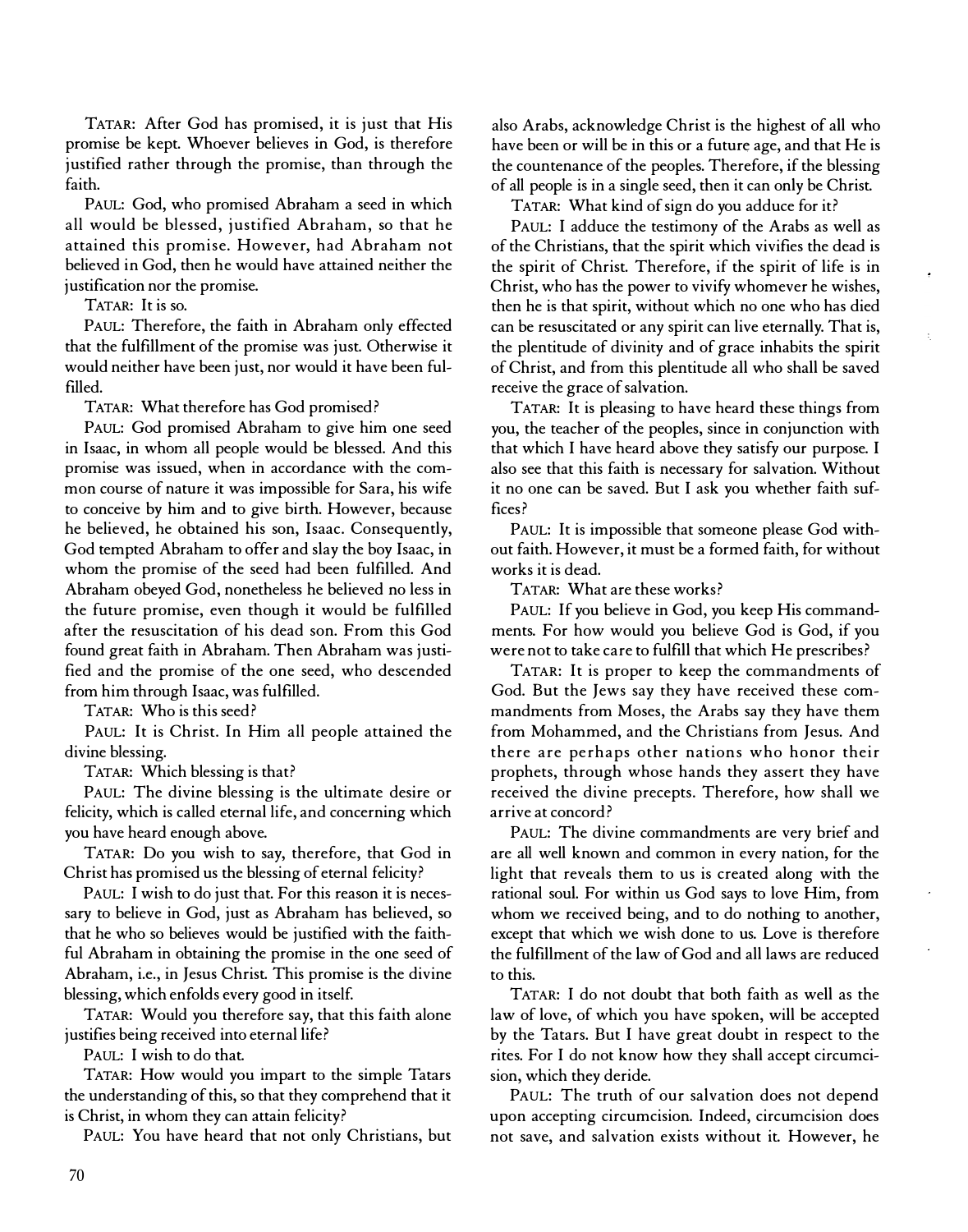who does not believe that circumcision is necessary for achieving salvation, but permits it to be done to the foreskin in order that he might be in conformity with Abraham and his successors, is not condemned on account of circumcision, if he has the faith of which we have spoken above. Thus Christ was circumcised and many Christians after Him, while hitherto the Ethiopians mentioned by St. James and others were not circumcised, as if it were a sacrament necessary to salvation. Yet how peace can be preserved among the faithful, if some are circumcised, and others not, remains a great question. If therefore the greater part of the world is without circumcision, one should attend to the fact that it is not a necessity, so that consequently-as I indeed judge opportune-the smaller part should adapt itself to the larger, with which it is united in faith, in order to preserve the peace. Indeed, even if for the sake of peace the larger part should conform to the smaller and accept circumcision, I would think that it should be done, so that peace might be established on the basis of mutual communication. Thus the peace would be better and firmer, if the other nations would accept faith from the Christians and the Christians would accept circumcision from the latter. However, I think that the realization of these ideas is difficult. It should therefore suffice to establish peace in faith and in the law of love, while the rites are tolerated from this time forth.

### XVII.

ARMENIAN: How do you think one should regard baptism, since it is considered among Christians to be a necessary sacrament?

PAUL: Baptism is the sacrament of faith. Whoever believes some justification can be attained in Jesus Christ, also believes ablation of sins is attained through him. Every believer will manifest this cleansing, which is signified in the baptismal lotion. For baptism is nothing other than the confession of faith in the sacramental sign. He would not be a believer, who did not wish to confess his faith in the word and in the signs which have been instituted for this by Christ. Among both Hebrews as well as Arabs there are baptismal lotions, in order to express devotion on account of religion. It will not be difficult for these to accept a lotion instituted by Christ for the profession of faith.

ARMENIAN: It appears to be necessary to accept this sacrament, since it is necessary for salvation.

PAUL: Faith is necessary for adults, who can be saved without the sacrament if they cannot obtain it. However, where they can in fact obtain it, they cannot be called believers, who do not wish to show themselves as such by means of the sacrament of regeneration.

ARMENIAN: What about children?

PAUL: They will acquiesce without difficulty to letting children be baptized. If they have undertaken on account of religion to circumcise male children on the eighth day, then the commutation of that circumcision into baptism will be agreeable. And the option will be given, whether or not to be content with baptism alone.

### XVIII.

BOHEMIAN: It will be quite possible to find concord in everything that was previously stated. But it will be very difficult as regards sacrifices. For we know that the Christians cannot give up the oblation of bread and wine as the sacrament of the Eucharist, in order to please the others, since this sacrament was instituted by Christ. However, that the other nations, which do not have the practice of sacrificing in this way, will accept this mode of sacrifice, is not easy to believe, above all since they say it is insane to believe in the conversion of the bread into the flesh of Christ and of the wine into his blood and afterwards to devour the sacrament.

PAUL: This sacrament of the Eucharist represents nothing other than that we achieve by grace the refreshment of eternal life in Christ Jesus, just as in this world we are refreshed through bread and wine. If we therefore believe that Christ is the food of the mind, then we receive him under the species which feed the body. And since it is necessary to be in agreement in this faith, that we obtain nourishment of spiritual life in Christ, why then should we not show that we believe this in the sacrament of the Eucharist? It is to be hoped that in this world all men of faith will want to taste that food through faith, which will be in truth the food of our lives in the other world.

BOHEMIAN: How will one persuade all people, that in this sacrament of the Eucharist the substance of the bread is converted into the body of Christ?

PAUL: Whoever is a believer knows that the Word of God will transfer us in Jesus Christ-since nothing is impossible for God--out of the misery of this world to the filiation of God and to possession of eternal life. If we therefore believe and hope for this, then we doubt not that the Word of God can change bread into the body according to the ordination of Christ. If nature accomplishes this in animal life, how then shall the Word, through which God has created the ages, not be able to accomplish this? The necessity of faith therefore demands believing this. For if it is possible that we, the